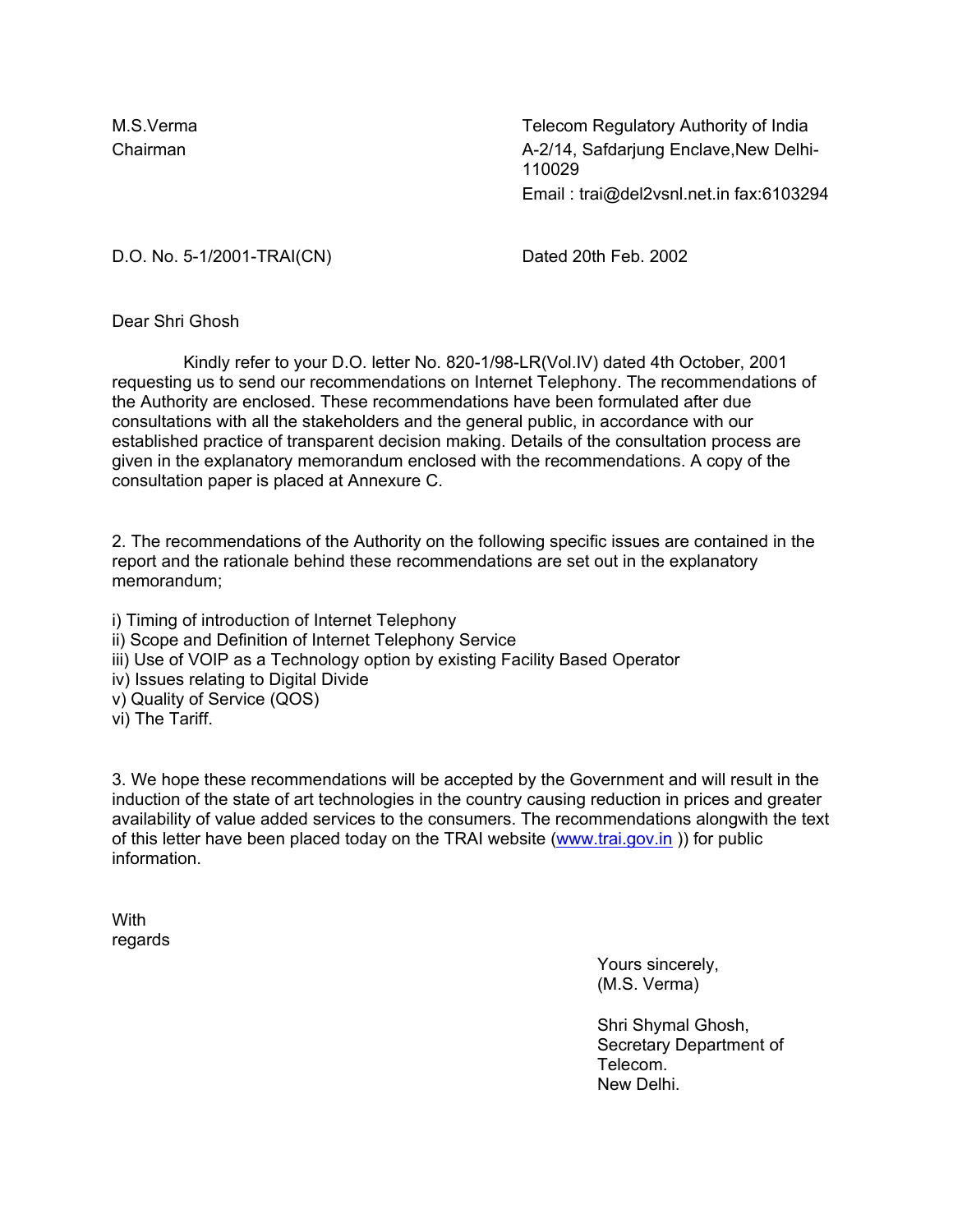# **TELECOM REGULATORY AUTHORITY OF INDIA**

# RECOMMENDATIONS ON OPENING UP OF INTERNET TELEPHONY

# **A. BACKGROUND**

1. In regard to Internet Telephony, the Government had taken the following decision in 1999 and the same was incorporated in the National Telecom Policy document released the same year:

 "The Internet Telephony shall not be permitted at this stage. However, the government will continue to monitor the technological innovations and their impact on national development and review this issue at an appropriate time."

2. In accordance with the decision taken in 1999, the Government decided to carry out a review last year and an internal group was set up for the purpose. Subsequent to the Group's recommendation, the Government made a reference to the TRAI vide their letter No.820-1/98-LR(Vol.IV) dated 20.7.2001 (Annexure A). Annexure A also contains the recommendations of the internal group. One of the recommendations of the group was that the opening of the Internet telephony be considered after opening the International voice telephony, and be done after introduction of cost based tariff. In accordance with the established practice the process of decision making followed by the Authority has been transparent and after consultation with all the stakeholders/general public. The Authority would like to recommend as follows:

#### **B. Recommendations of the Authority:**

#### **1. Timing of introduction of Internet Telephony:**

Internet Telephony may be introduced with effect from 1st April, 2002 i.e. date of opening of the ILD sector for private participation.

#### **2. Scope and Definition of Internet Telephony service:**

2.1 The Authority would like to define Internet telephony as an Application Service, which the customers of ISPs can avail from their Personal Computers (PC) capable of processing voice signals. Other IP based Customer Premises Equipment (CPE) such as H.323 terminals/SIP terminals which are directly connected to the ISP node through point to point links (wireless/optical fibre) in the last mile, as per existing stipulation in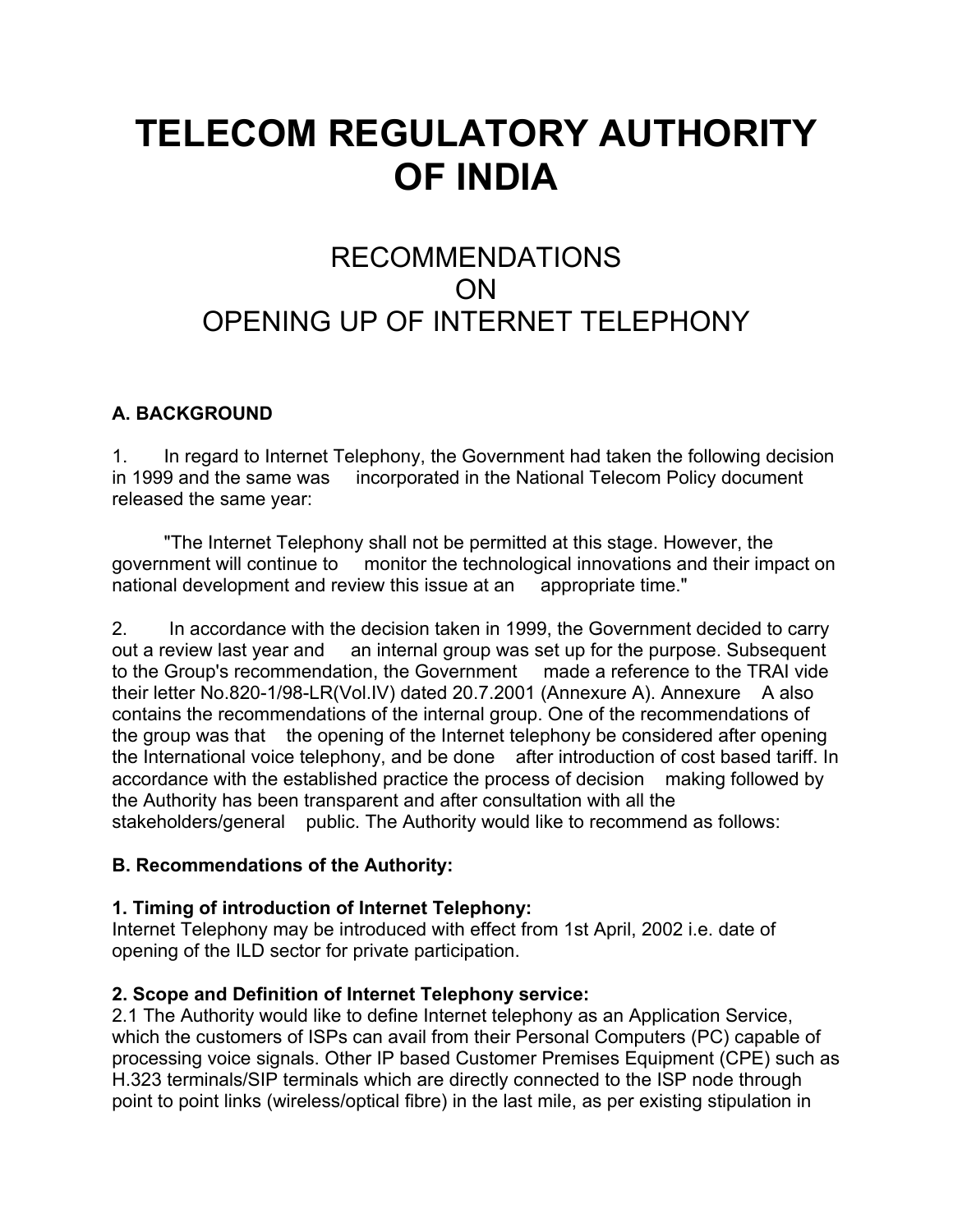the ISP licence, can also be employed to offer Internet Telephony, through the public Internet. Similarly, access to the ISP node through the facilities of authorized Cable Operators shall be permitted subject to applicable Cable Laws. The addressing scheme for such a communication involving transmission of voice in packetized data format through the public Internet, will conform to IP Addressing scheme of Internet Assigned Numbers Authority (IANA) and not E.164 numbering scheme of the ITU.

2.2 The scope of this service will include the following types of connections using the public Internet:

i) PC to PC (Both within the country as well as abroad)

ii) PC to Phone (PC in India, Phone abroad)

iii) IP based H.323/SIP Terminals in India to similar Terminals both in India and abroad, employing IP addressing scheme of 'IANA'.

2.3 The Authority is of considered view that at this stage of telecom development in the country, when the facility based operators such as Basic Service Operators including the incumbent, are obliged to provide telephones in uneconomic areas as well as uneconomic telephones in economic areas, to discharge their Universal Service Obligation (USO), it is important not to disturb significantly their revenue streams to which they are entitled in accordance with the stipulations in the Licences granted to them. It is, therefore, important to differentiate between the real-time telecommunication services offered by facility based operators, under their existing licences, and those offered by ISPs, which are multimedia applications & content services, not subject to strict time constraints of real-time telephony services. To have a clear distinction between Internet Telephony & telephony services offered by facility based operators under their existing licences, the latter may be defined as the provision of real-time voice communication from anywhere to anywhere by means of dialing a Generic Telephone Number (PSTN/ISDN/PLMN) as defined in E.164 recommendation of the ITU. Suitable modification to existing licences of the facility based operators as well as ISPs is recommended, to bring out this difference to avoid any ambiguity. Internet Telephony through PCs or IP based terminals should be made available also through the Public Tele-Info Centre (PTIC) & Internet Kiosks at Sanchar/Cyber dhabas for the benefit of those who do not own the Customer Premises Equipment required for this service. This will make Internet Telephony an integral part of the USO programme on which the Authority has already given its Recommendations, and which includes provision of PTICs as an essential element, to help address the issue of digital divide. Internet Telephony through PTICs is likely to provide a cheaper option to conventional telephony, in rural & remote areas.

#### **3. Use of VOIP as a Technology option by existing Facility Based Operators**

3.1 The licences issued in early 90s to BSOs & CMSOs had specified a Switched Circuit Network i.e. PSTN/ISDN for BSOs and GSM technology for CMSOs, mainly because of maturity of these technologies and their proven ability to provide guarantees in respect of Quality of Service (QOS) parameters such as Delay, Grade of Service (GOS), excellent voice quality (MOS better than 4), and a large number of features and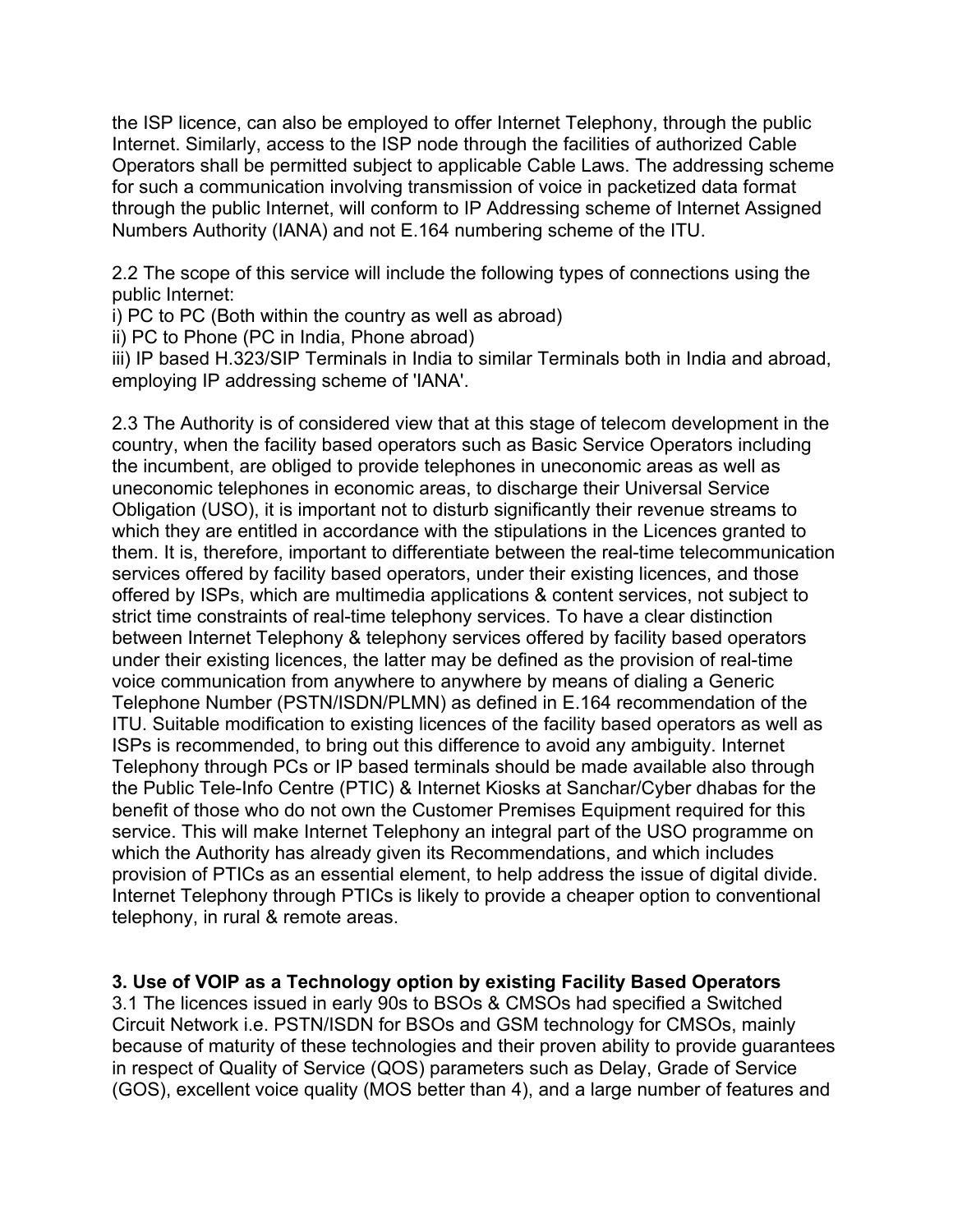facilities such as calling line Identity Presentation, Detailed Billing, Call Transfer etc, called "custom calling services", and also Intelligent Network Services (Premium Services), which the subscribers routinely expect to get from such a network, at an affordable price. A large number of these features/facilities i.e.

teleservices/supplementary/ Intelligent Network Services are not available at present from PC based voice application service from the public Internet, as these are mainly derived from the Access Nodes (ANs) of the ISDN/PSTN/PLMN, as well as Intelligent Network nodes, interconnected, by a powerful signaling system called Common Channel Signalling System-7 (CCS7).

3.2 However, the Authority has taken note of the recent deployment of VOIP backbones by a number of carriers globally to provide NLD & ILD services, in their respective countries, as an alternative transport mechanism. In some countries, such deployment of 'managed VOIP' networks have replicated the carriage services traditionally provided by PSTN backbones and have provided a cheaper option to engineer the backbone networks. This has not necessitated any change in the licensing and regulatory regime, as the Tele & Supplementary services derived from the Access Nodes (ANs) remain the same i.e., as specified in the original licence, thus not disturbing the licensing regime. Such a deployment has the potential of providing integrated carriage services for not only voice but also data in not too distant a future, thus providing economy of scale and scope for the carriers in building their respective networks. It also enables the operating companies to gain experience of this new technology, which has potential of providing a converged service platform for multimedia services. The Authority would therefore recommend that the existing facility based operators such as BSOs, CMSOs and NLDOs be permitted the option to deploy 'managed VOIP' backbones, as a means of providing various types of bearer services to derive the range of Tele and Supplementary services as specified in their respective licences, subject to meeting the quality of service norms specified by the Authority in its QOS Regulations issued from time to time.

#### **4. Issues relating to Digital Divide:**

4.1 A concern has been expressed that the digital divide could get wider, in case Internet Telephony is permitted to the ISPs. The apprehension in this regard is that if the ISPs, by providing Internet Telephony cause a serious dent in the revenue stream of the facility based operators, particularly the BSOs, the latter (BSOs) who have to meet the USO, they may not be able to do so, thereby adversely affecting programmes covered under the U.S.O which are required to bridge the digital divide. Because of similar concerns, a large number of developing countries still do not permit Internet Telephony of any type. However, the Authority is of the view that VOIP Technology should be fully exploited to provide cost effective services without disturbing the existing licensing regime. Such a policy has been adopted successfully in number of developing countries including China, where an explosive growth of NLD traffic was witnessed after deployment of VOIP Technology in the national backbone by facility based operators. By permitting 'managed VOIP' backbones as a substitute to the PSTN backbone, the Authority would like to bring in greater technology neutrality in regard to engineering of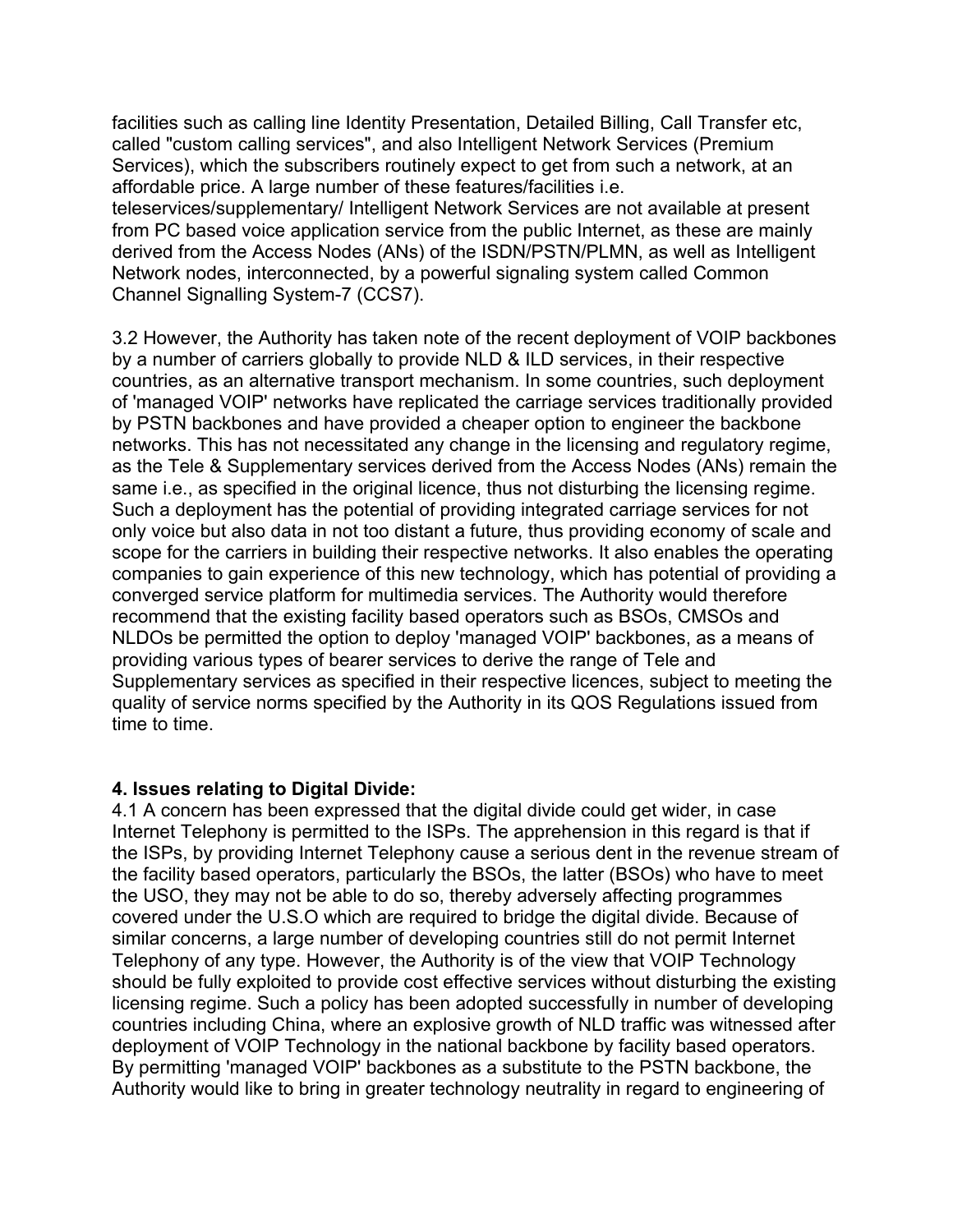networks by operators. Such an approach is likely to give the facility-based operators, a wider choice while deciding upon the most cost effective technology option in their service areas. This would improve teledensity in these areas, and reduce the digital divide, besides exposing the country & its R&D institutions to this new technology. Any cost saving in the backbone should enable the operator to invest more in the access network, i.e. the last mile, thus extending the telecom network to rural & remote areas.

4.2 In the light of what has been stated above, the Authority recommends that the facility based operators i.e. BSOs & NLDOs, CMSOs be permitted to employ 'managed VOIP' backbones in their networks, subject to their meeting the existing norms in respect of voice quality, grade of service etc., so as to provide end to end toll quality service. For achieving toll quality service, a Mean Opinion Score (MOS) of 4 and above (on a scale of 5) should be stipulated. The 'managed VOIP' backbone should be transparent to Fax as well as calls made from voice band modems, as is the case with existing PSTN networks.

4.3 To give greater flexibility to operators and more options to customers, the Authority recommends that the facility based operators be permitted to also offer a 'lower than toll quality' telephony service for customers who are prepared to accept some degradation in the voice quality, by engineering a separate 'managed VOIP' backbone accessible by a different service code. On this backbone, the quality of service offered may be 'lower than toll quality i.e. with MOS less than 4, but greater than 3. The subscriber should, however, be made fully aware of the lower quality of service being offered and the lower tariff applicable for such a service, as well as its distinctive service code.

#### **5. Quality of service (QOS):**

The Authority in its recommendations in previous sections has laid special emphasis on customer's right to get a specified Quality of Service (QOS) from a 'Managed VOIP' backbone, deployed by Facility based operators. Issues relating to QOS and standards relating to VOIP network, need to be studied in detail, both in regard to performance parameters and their monitoring in real time as well as specification of Network - Network Interface (NNI) between PSTN & IP Networks. The Authority therefore, recommends setting up of a high level technical committee under the aegis of TRAI with the participation of experts from TEC as well as Telecom/IT industries to carry out an indepth study and issue detailed guidelines for monitoring of voice quality both by objective (R-Value) as well as subjective (MOS) methods, to ensure that the VOIP networks are engineered to meet the customers' expectations of voice quality on both types of networks i.e. one for the 'toll quality' and the other for `lower than toll quality'. The Committee would also define technical interfaces for VOIP gateways in conformance with best international practice, so that seamless interoperability between various types of networks in a multi-operator environment is ensured. In this context, the Authority would like to mention that generally the customer's expectation from any new technology is quite high, and therefore the issues relating to network performance, QOS as well as seamless interoperability would need to be addressed urgently.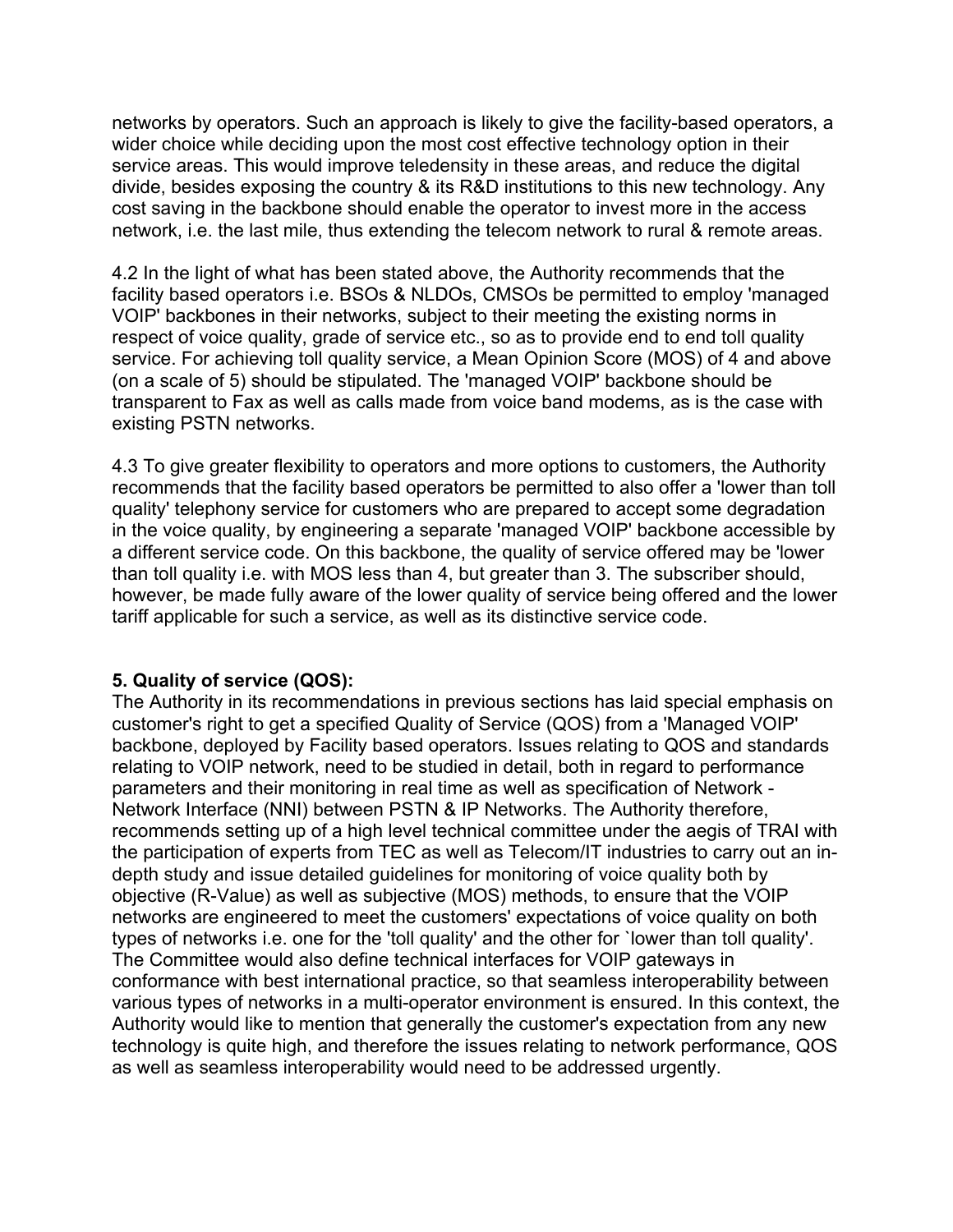#### **6. The Tariff**

The tariff for the VOIP based toll quality service offered by facility based operators should be same as that for equivalent PSTN based services. For VOIP based lower than toll quality service, the tariff should be lower than that for the toll quality service. It should be provided through a different dialing code. The Authority would initially let the market determine the tariff for lower than toll quality service. The Authority would also forbear with respect to tariff for Internet Telephony offered by ISPs over public Internet, because of sufficient competition in the ISP market, where the entry barrier is practically non existent, and also because at present, it is not functionally equivalent to the telephony (real-time) services offered by facility based operators.

#### **7. Explanatory Memorandum:**

The rationale behind these recommendations is set out in the enclosed Explanatory Memorandum.

**Enclosure:** Explanatory Memorandum along with Annexures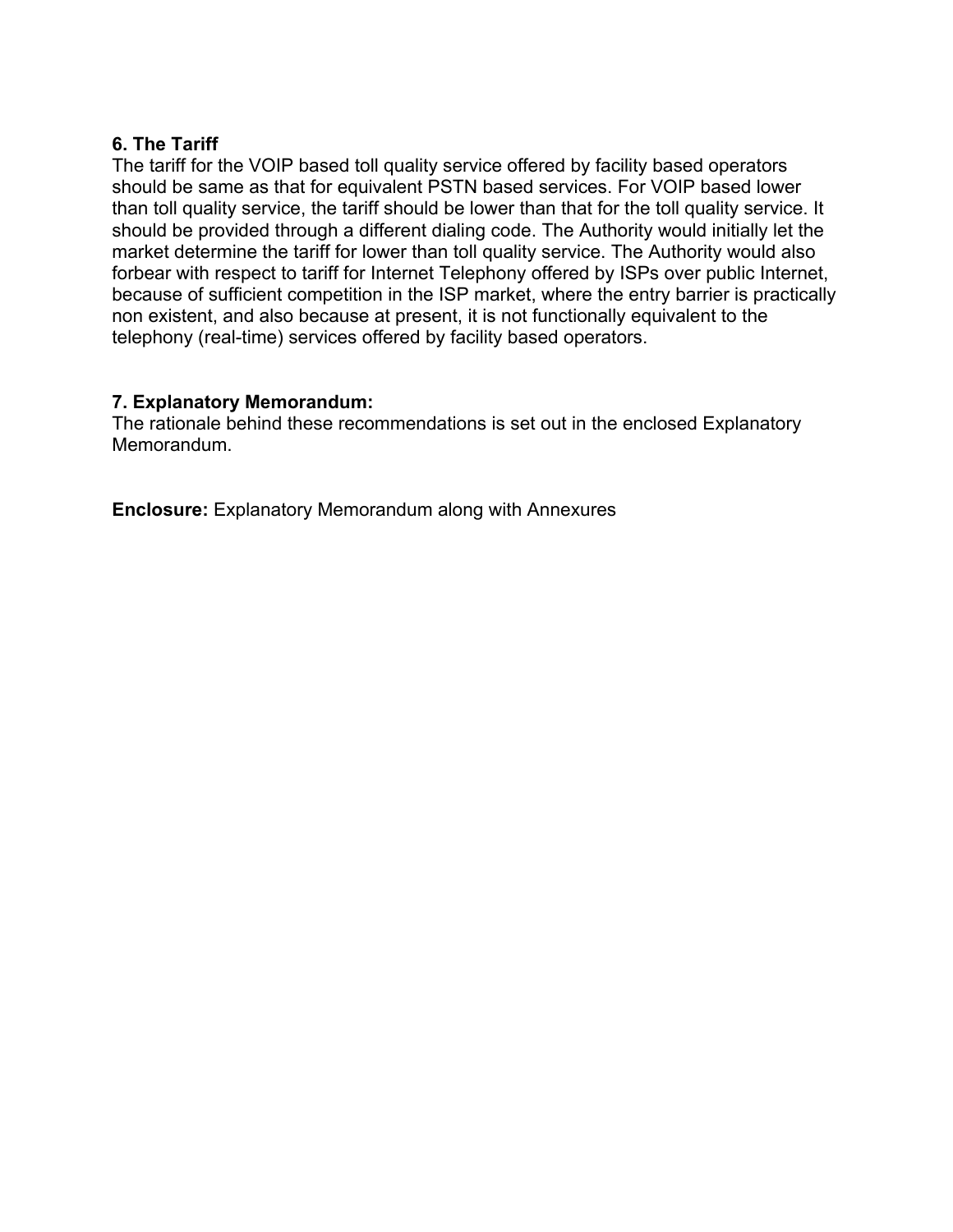# **EXPLANATORY MEMORANDUM TO RECOMMENDATIONS OF THE TRAI ON OPENING UP OF INTERNET TELEPHONY**

# **20th February, 2002**

#### **PREAMBLE**

#### **1. Terms of Reference**

As per NTP-99, the Government was required to monitor the technological innovations relating to Internet Telephony and its impact on national development and review the present policy of not permitting any form of IP Telephony. Accordingly, the Government has referred the issue of opening up of Internet Telephony in India to the TRAI vide their letter No. 820-1/98-LR (Vol.IV) dated 20.7.2001 placed at Annexure-A.

#### **2. Consultation Process**

A Consultation Paper on various techno-economic / regulatory issues relating to Internet Telephony Service was brought out by the TRAI. It was released on 23rd November, 2001. Open House discussions were held by the Authority at the four metro cities, i.e. Mumbai, Chennai, Kolkata and Delhi during Decmeber, 2001 and January, 2002 on the issues brought out in the Consultation Paper. All the stakeholders such as Service Providers Associations (ISPAI, ABTO, COAI), Consumer Organisations as well as reputed Telecommunication and IT professionals participated in these consultations and gave their valuable inputs. A copy of the Consultation Paper is placed at Annexure 'C'. Comments received in response to the Consultation Paper are available at Annexure 'D'. These inputs/ comments have been duly taken into consideration by the Authority while arriving at its Recommendations.

#### **3. Structure of the Memorandum**

The explanatory memorandum gives the rationale behind the Authority's Recommendations and is organized in following two sections. SECTION -I gives the background related to the opening up of the Internet Telephony Service with reference to the policy objectives of NTP-99 & the present status of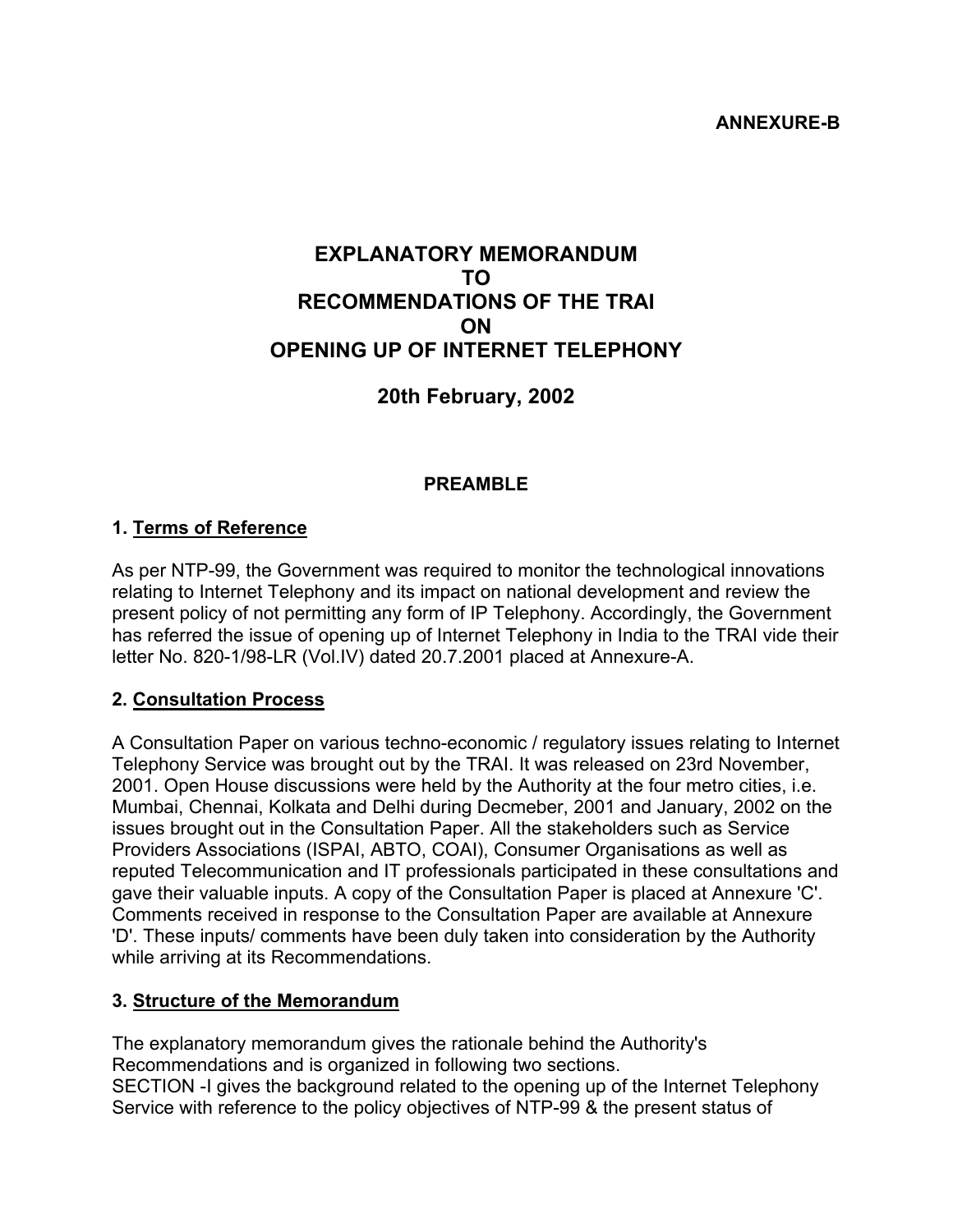Internet Telephony /VOIP in other countries.

SECTION-II gives the rationale related to following aspects of introduction of Internet Telephony:-

- A. Timing of introduction of Internet Telephony.
- B. Scope & Definition of Internet Telephony service.
- C. Use of VOIP as a technology option by existing Facility Based Operators.
- D. Issues relating to Digital Divide.
- E. Quality of service (QOS)
- F. Tariff

#### **Section I**

# **1. Background**

1.1 Based on a reference (Annexure A) from the Department of Telecom, relating to the Opening up of Internet Telephony in the country, the Authority has examined the various issues comprehensively through detailed consultations with all the stakeholders, Consumer Organisations & telecom/IT professionals. Open House discussions were held at Mumbai, Chennai, Kolkata & Delhi based on a Consultation Paper (Annexure C). The paper was put on TRAI website and comments were invited from all the stakeholders as well as general public, on the specific issues brought out in the consultation paper.

1.2 In the Open House discussions, there was a broad consensus among participants that Internet Telephony & VOIP technology should be permitted It was argued that the benefits of technology (VOIP) should not be denied to the customers. It was also felt that VOIP technology could provide a cheaper option to engineer a telecom network and will thus help the industry in meeting one of the most important objectives of NTP 99, i.e. of providing affordable telecommunication services to the customer. A contrary view was that its introduction at this point of time, would adversely impact the revenue streams of Access Providers (CMSOs/BSOs), NLDOs/ILDOs through the bypass of their traffic. It would particularly affect the ILDOs, as a significant proportion of their incoming international calls will be routed through the public Internet, thus bypassing the PSTN/ISDN based settlement system. Such an adverse impact on their revenue streams, will affect their ability to rollout facility based networks which in turn would adversely affect the achievement of teledensity targets set out in NTP 99, as well as infrastructure building, which is one of the goals of country's economic policy. According to this view, Internet Telephony should be introduced, only after tariff rebalancing is completed, i.e., only when no tariff arbitrage is available to the providers of Internet Telephony. Majority of the participants in the public consultations were against creation of another licensing category called Internet Telephone Service Providers (ITSPs), who could be licensed to provide Internet Telephony. It was felt that this new service should be provided under the existing licensing framework, so as to cause least disturbance to the existing regulatory & policy framework. It was evident from the deliberations and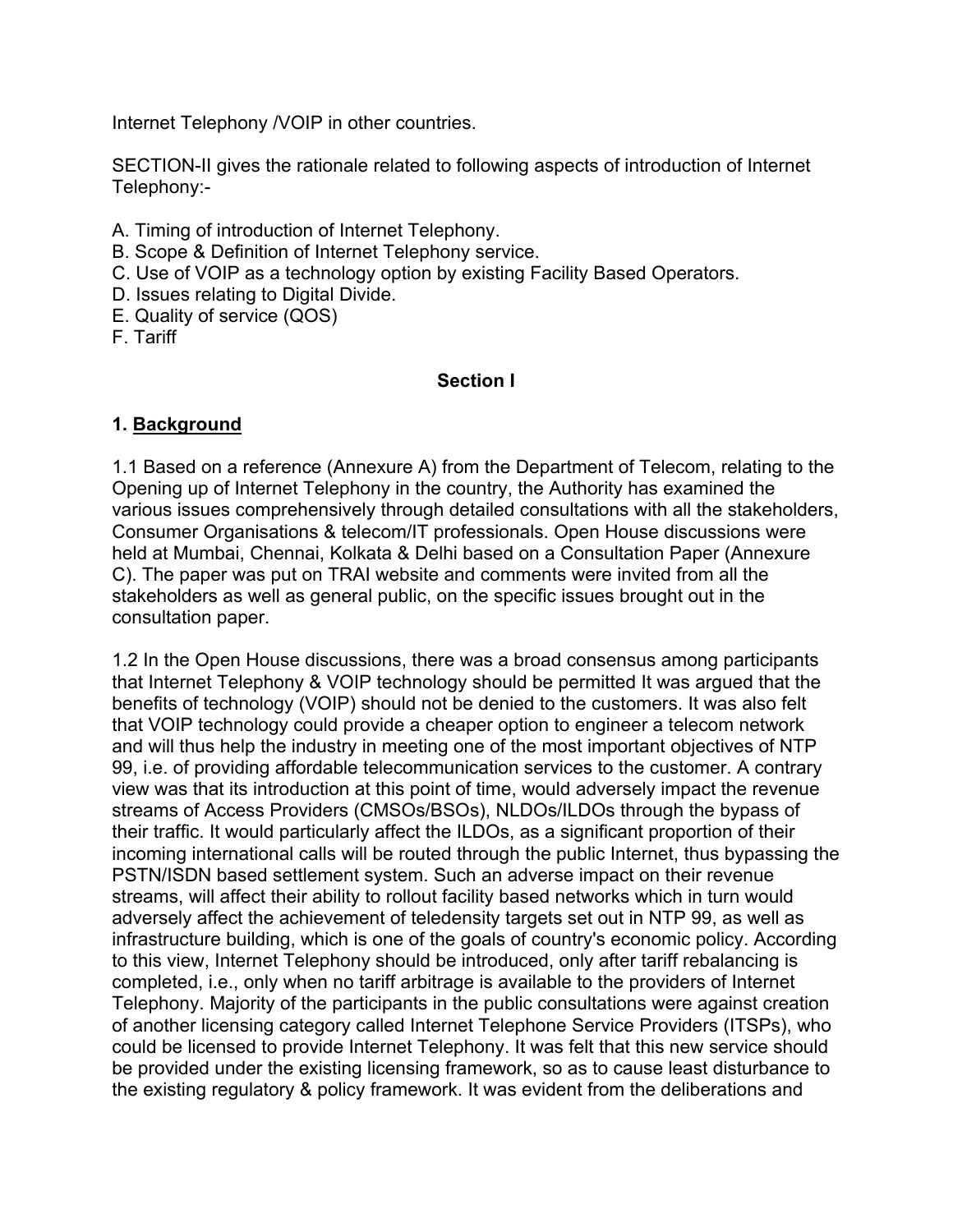inputs provided by experts that a full featured end-to-end public Internet Telephony system comparable to PSTN/ISDN/IN was not yet available, and the Quality of Service (QOS) parameters cannot be specified and ensured on the public Internet.

1.3 While examining the question of Internet Telephony, according to ITU, most of the developing countries have taken the following factors into consideration:

- **<>** Universal Service/Universal Access
- **<>** Affordable telecommunication services
- **<>** Tariff re-balancing
- **<>** Ensuring a level-playing field for incumbents and new entrants
- **<>** Promotion of new technologies and services
- **<>** Stimulating investment in network build-out and new services
- **<>** Impact on revenue streams of incumbent operators
- **<>** Technology transfer
- **<>** Human resource development
- **<>** Economic growth as a whole and in particular in the Communications sector.

1.4 Taking account of the above factors, as well as the inputs received during its public consultations, the Authority is of the view that Internet Telephony should be permitted in India, but with the least disturbance to the existing licensing regime/level playing field. In this context, the Authority is of the view that there is a need to clearly differentiate between PSTN based real-time telephony, and Internet Telephony offered on the public Internet, which is a voice application, based on client server architecture of Internet, and is non real-time and thus at present cannot be compared to the conventional telephony service derived from PSTN / ISDN / PLMN etc. Another distinction between the two types of service is the fact that for conventional telephony service, the subscriber dials a generic telephone numbers, whereas for PC-to-PC Internet Telephony an Internet address needs to be keyed.

1.5 The Authority has received a lot of inputs from 3rd World Telecom Policy Forum organised by the ITU last year on IP Telephony, in which more than 100 countries participated. ITU has also brought out a report on IP Telephony last year. As per this report, IP Telephony traffic as a percentage of total international traffic has been increasing steadily from 0.2% in 1998 to 5.5% in 2001. However, application of VOIP/IP Telephony in the national networks (NLDO/BSO) was less than 1% in North America and Europe till end of 2000. This figure has not increased significantly during 2001. It would, therefore, seem that the key factor for deployment of IP Telephony in the ILD market in developed countries, is the opportunity it gives to their ILD operators to bypass the Settlement system of the developing countries. The latter received about 7 billion dollars in settlement from developed countries, particularly USA.

1.6 In European countries, like Spain, Belgium, Germany, England and other countries of European Union, the Internet based telephony does not qualify as equivalent to voice telephony because of serious quality issues involving such performance parameters as end-to-end delay, jitter & packet loss. In these countries, most of the carriers make use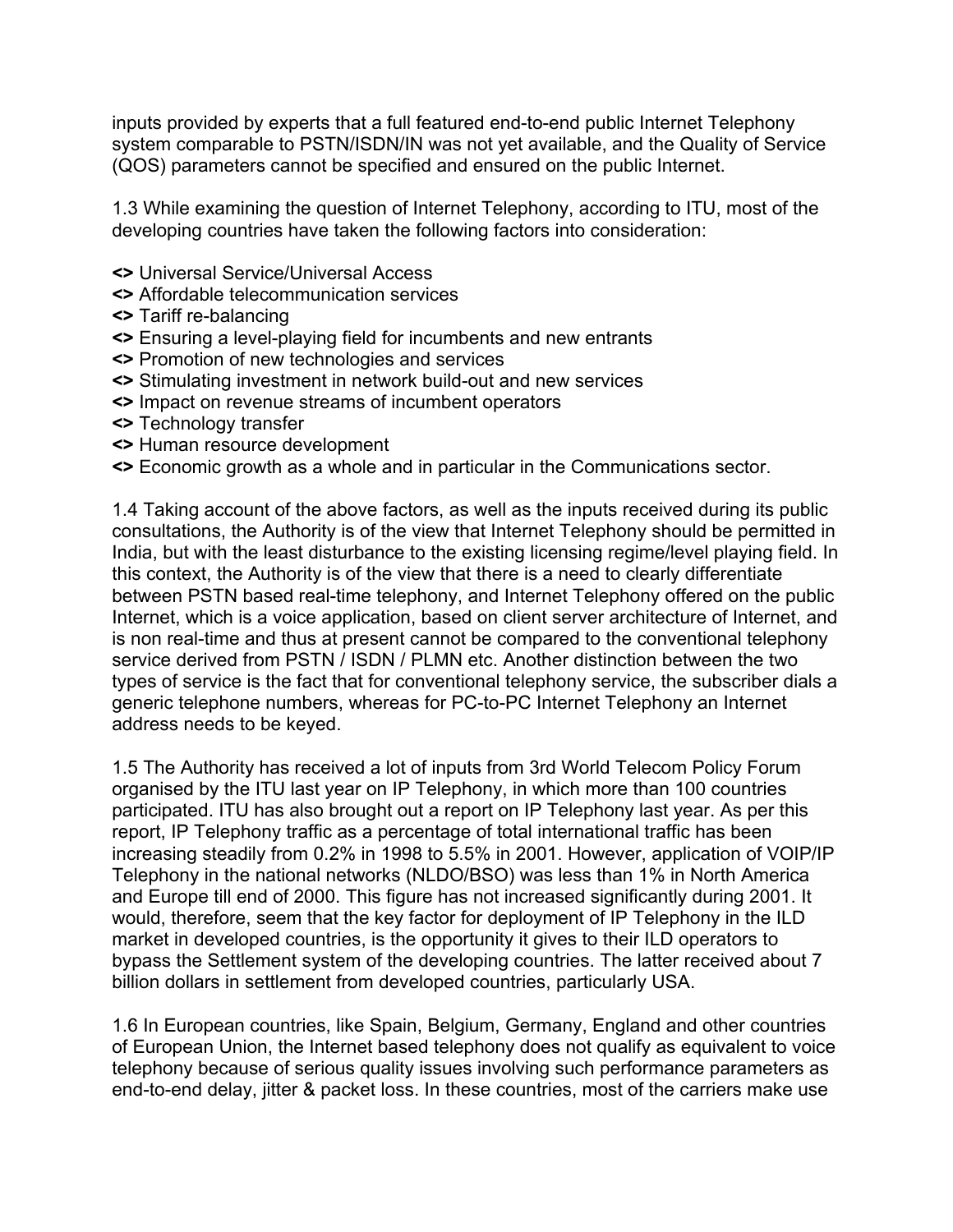of VOIP technology only for the purpose of efficient transmission of data & voice traffic on their backbone. In China also, the national domestic carriers only, are permitted to use VOIP as a technology option for transmission of voice traffic. In Malaysia, the IP based Phone to Phone telephony is treated same as public telephony and PC to PC voice service over Internet is treated as enhanced Value Added Service which is lightly regulated. Similar policy has been adopted in Canada, where Phone-to-Phone Telephony is permitted on the 'managed IP backbone' as well as on public Internet, but subject to regulation & obligations at par with PSTN, such as USO contribution, whereas PC-to-PC voice over Internet called 'PC voice' is not regulated as a telephony service, but as computer application service. 1.7 The status of Internet Telephony in a few selected countries about which information could be collected from ITU publication or directly, are given below:

# 1.7.1 **Malaysia:**

1.7.1.1 Till last year, 29 licences were issued to provide IP Telephony service in Malaysia. PC-to-PC voice over public Internet is not treated as telephony and is exempted from normal licensing. Phone-to-Phone telephony over Internet or by way of VOIP as a technology option is treated as functionally equivalent to PSTN Telephony, as it involves a compulsory interface, i.e., gateway between the circuit switched network and the IP based network. Whereas PC-to-PC Internet Telephony is exempt from normal licensing, with no USO obligation, Phone-to-Phone telephony based on VOIP is licensed with license fee and USO obligation.

#### 1.7.2 **China:**

1.7.2.1 Ministry of Information Industry (MII), until 1999 resisted the proliferation of IP Telephony services by declaring it illegal and hence IP Telephony only existed as grey market activities through ISPs, computer shops and local CATV networks. A lawsuit filed against the MII by a computer company, changed the scenario in this respect wherein 'Computer Service' was ruled not to be covered by relevant legislation.

1.7.2.2 In 1999, there was a major change when MII created licensing framework for Internet Telephony and issued licenses to their facility based operators (Government owned) such as China Telecom, China Unicom and Jitong to begin 6-month trial in 26 cities (later extended to one year), thus ending the long distance and international monopoly of China Telecom. During the trial phase there were several problems such as traffic congestion, dropped calls and the voice quality was poor due to speech compression. These problems were sorted out after network expansion and new management tools were implemented by all the service providers.

1.7.2.3 On 30th March 2000, China's MII granted license to China Telecom , China Unicom, Jitong and China Netcom for commercial operation of IP Telephony services. The new entrants i.e., China Unicom & Jitong have engineered their NLD networks based on VOIP backbones & offer long distance service through the use of cash cards by their customers.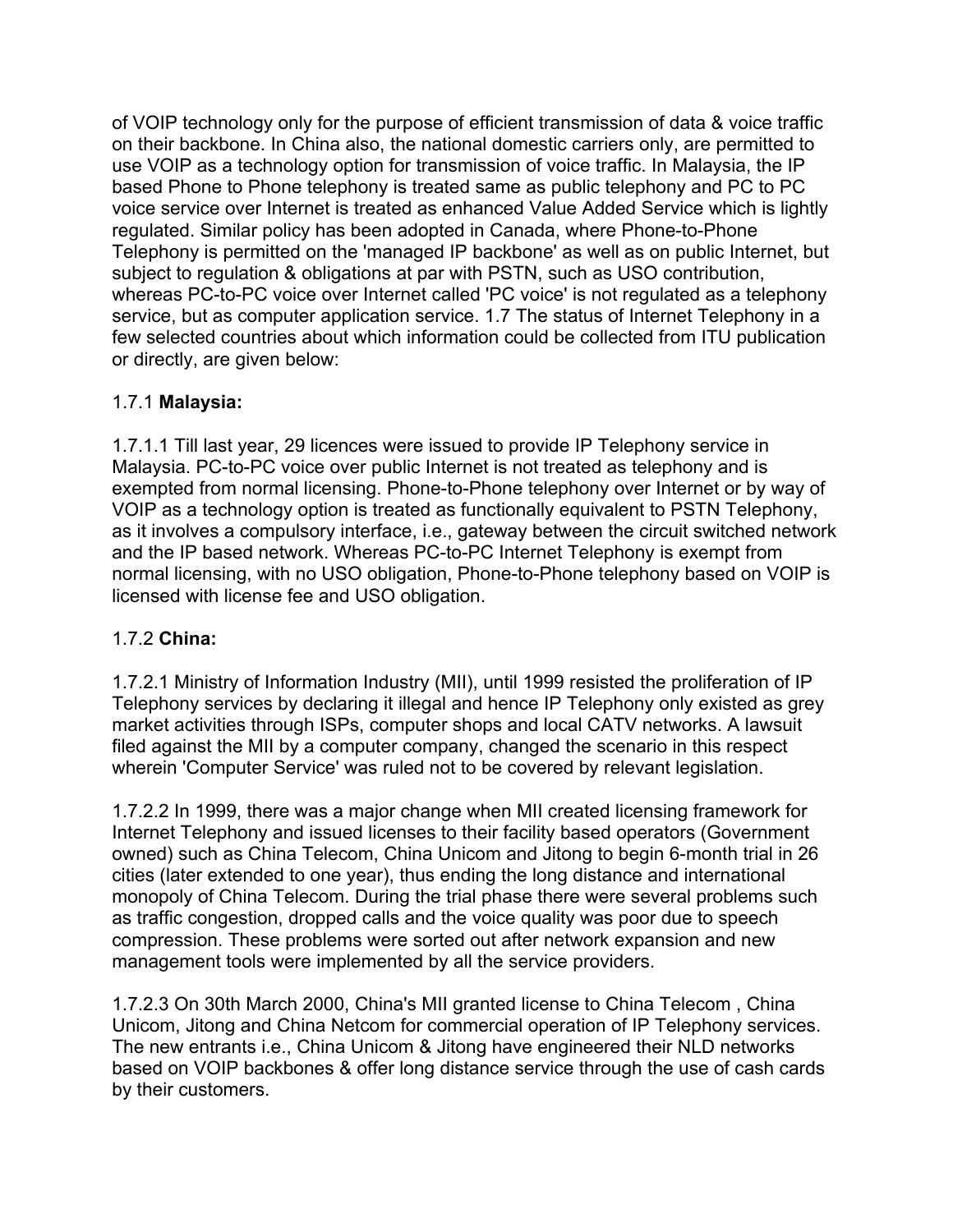1.7.2.4 With more than 50 percent of the villages still without basic telecommunications access, the Chinese Government is looking to IP Telephony as a low cost universal access solution. To ensure seamless operation of IP Telephony across the country, the Government has set up an IP Telephony standards group, consisting of 27 domestic telecommunication research institutes, and equipment manufacturers to establish a set of technology standards for IP Telephony in China.

1.7.2.5 At present, there are six managed VOIP operators who can be called facility based national carriers. The VOIP based long distance traffic in China has shown a growth rate of about 20% in 2001. Despite the impressive growth registered last year, voice traffic over IP is still quite small, compared to the total long distance traffic carried on the PSTN/ ISDN.

#### 1.7.3 **South Korea:**

1.7.3.1 In South Korea, PC to Phone service over Internet was introduced by 'Dialpad' as a free service but could not sustain and the 'Dialpad' has since become bankrupt. The liberalization of IP Telephony & its bundling with broadband access has accelerated the deployment of broadband in South Korea. As the tariff for international calls has been rebalanced, arbitrage opportunities have disappeared and Internet Telephony operators are mainly concentrating in offering value added services on the IP platform.

#### 1.7.4 **Singapore:**

1.7.4.1 In the city state of Singapore, there are 30 to 40 ISPs providing Internet Telephony. Main motivation for so many IP Telephony providers is the price arbitrage as PC-to-Phone based international calls result in 80% price saving, due to unbalanced tariff. The incumbent (Singtel) is offering three types of services i.e. pure PSTN, with VOIP backbone, Hybrid i.e. combining the Internet backbone with PSTN access network and Full IP i.e. PC to PC on the Internet. The QOS is specified for all three types of services, which are well differentiated. QOS is lower in case of Hybrid, and full Internet based voice service, in comparison to the so called 'pure PSTN' telephony.

#### 1.7.5 **Canada:**

1.7.5.1 Canada is a highly competitive telecommunication market with a proactive regulator who is charged with the responsibility of ensuring a level playing field and also discharge of Universal Service Obligation. In this regard, there is some similarity between India & Canada.

1.7.5.2 In Canada, the advent of IP Telephony came after the liberalization of the long distance market. Instead of restricting IP Telephony, Canada incorporated certain types of IP Telephony in its universal service funding regime. As per decision of the Canadian Regulatory i.e. CRTC, phone-to-phone voice telephony service providers who use Internet or VOIP as a transmission media, should contribute to USO just like any other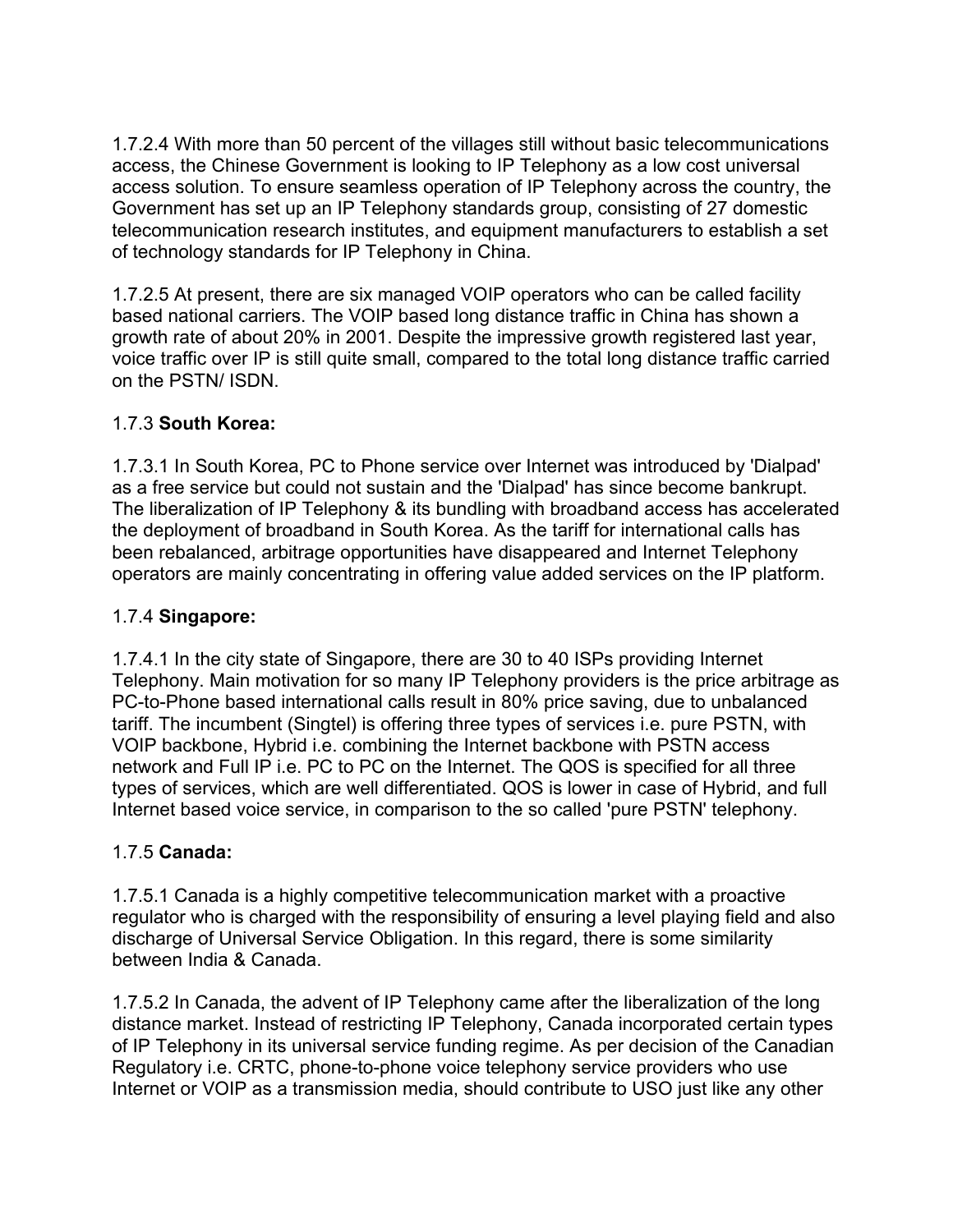telephony operator. However, 'pure Internet' Telephony service providers who provide PC voice service i.e., PC-to-PC and PC-to-Phone are exempt from USO contribution.

1.7.5.3 In order to decide the eligibility for USO contribution, CRTC tries to identify the point where the gateway function is located i.e. where the conversion from TDM to IP format takes place. If the conversion or gateway function is performed in the CPE, the call is considered PC voice. If it takes place in the Internet gateway /server of an ISP or IP Telephony calling card Service Provider, the call is treated as PSTN voice. Those offering such services must register with CRTC as resellers and make USO contribution. The contribution is not applicable when the call starts in a packet switched network and it is not converted to circuit switched network at all i.e., if it's a 'pure IP' call.

# 1.7.6. **Hungary:**

1.7.6.1 In Hungary, the incumbent MATAV's exclusive rights (until December 2001) to carry international public long distance voice telephony traffic can only be by-passed if the established speech connection qualifies as a "non-public-voice-telephony" connection and therefore the Hungarian regulator imposes quality degradation limits to prevent IP Telephony from becoming substitute for PSTN voice service.

1.7.6.2 To qualify as "non-public-voice-telephony", certain conditions are required to be met i.e minimum delay of 250 milliseconds, packet-loss more than 1% and drawing users attention to the quality parameters that differ from those of public voice telephony while publicising the service.

# 1.7.7. **United States:**

1.7.7.1 In early 1980s, the FCC exempted Enhanced Service Providers ( ESPs) from paying access charges to local telecommunication carriers. This decision stimulated Internet expansion and as ISPs were categorized as Enhanced Service Providers (ESPs). In 1996, the US Congress passed the Telecommunications Act, which has classified Internet services as information services.

1.7.7.2 Recently, FCC reviewed its policy on Internet, and in particular IP Telephony in a Report known as Steven's Report in which the FCC preserved the unregulated status of IP Telephony. The Commission decided to determine on a case-by-case basis, whether certain Phone-to-Phone IP Telephony service, as opposed to PC-to-PC telephony, may be classified as telecommunication service. According to FCC, though phone-to-phone IP Telephony service appears to be functionally equivalent to PSTN voice telephony, these services are not covered by the telecommunication regulations.

1.7.7.3 Thus there is no explicit regulation on any type of Internet or IP Telephony service either at State or Federal Level. FCC adopts a "hands -off" policy in this regard. It uses Internet and IP Telephony as a tool to bring pressure on International settlement rate and consumer prices. The FCC Policy has raised many issues relating to level playing field. The Telecom Carriers Association have already taken this issue with the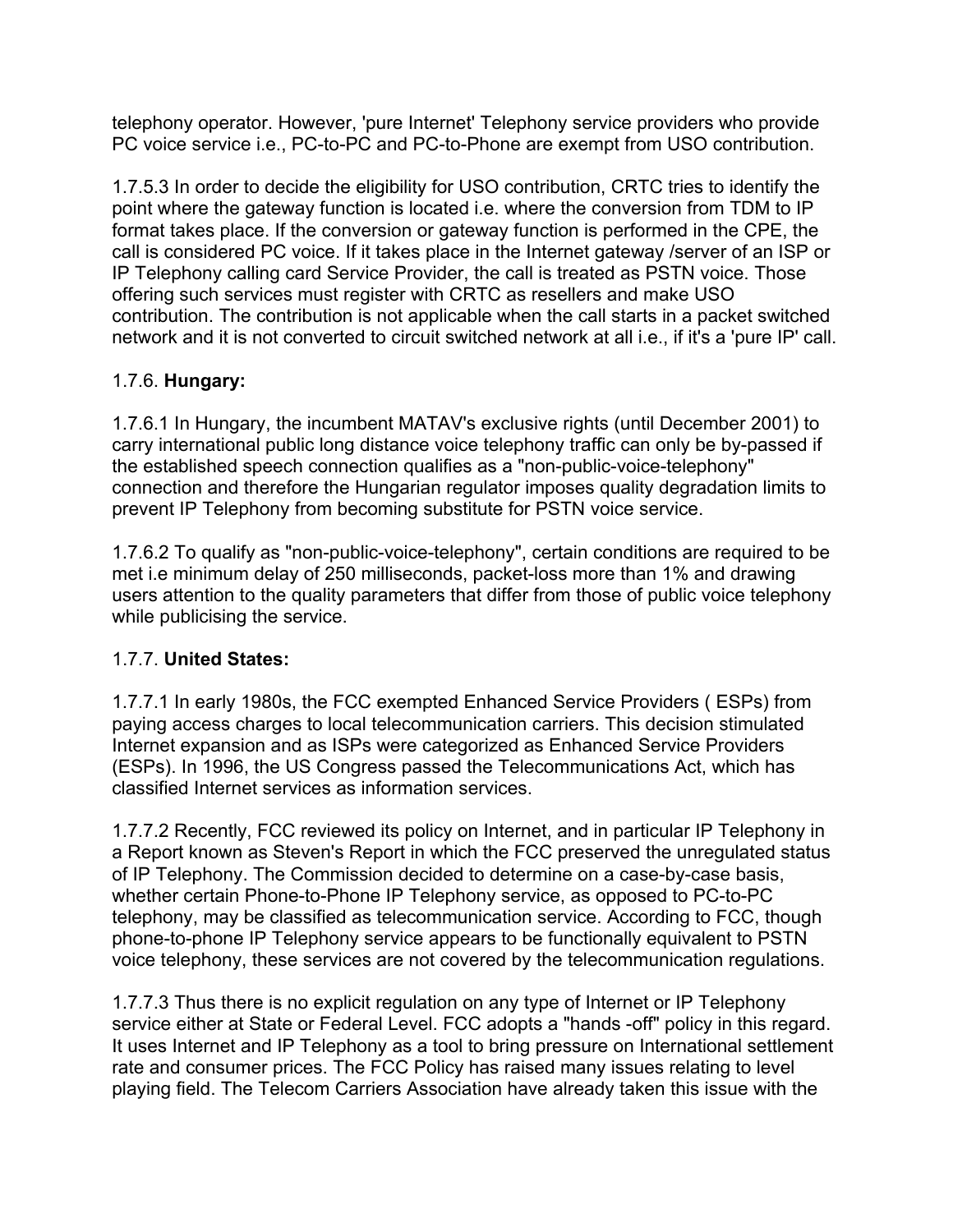#### Commission.

### 1.7.8 **European Union:**

1.7.8.1 Members of the European Union are mandated to maintain strict technological neutrality in regard to Internet Telephony. To be treated as functionally substitutable with PSTN voice, Internet Telephony is required to meet the reliability and quality of the PSTN speech and also to be provided from a circuit switched terminal (Phone to Phone), in addition to be offered as a main commercial public service. Presently, Internet based telephony is treated as an enhanced service application of Internet and not regulated due to its not meeting the above criterion, and also to avoid "Unpredictable Congestion Risk". There is a provision for a review of the present regulation, at a later date as and when the Quality of Service of Internet Telephony becomes substitutable with PSTN.

# 1.8 **SUMMARY & CONCLUSIONS:**

1.8.1 Based on the survey of the selected countries in pre-paras as well as inputs received from ITU, It would appear that the policies relating to Internet Telephony in developed & developing countries are not the same, the guiding factor being the state of development of the country concerned, degree of telecom liberalization, and prevailing regulatory/ market conditions etc..

1.8.2 In the Indian context, in order to address the level playing field issue of existing facility based operators as well as to allow the benefits of technology to the end users, the Authority would recommend that the facility based operators be permitted to deploy VOIP in their network as a technology option. This will provide the operators flexibility in terms of technology employed. At the same time, to promote the growth and foster open competition to allow the benefits of cheaper telephony to the customers, ISPs may be permitted to offer PC-to-PC, PC -to- Phone (abroad) services including use of SIP/ H.323 terminal to similar terminal in India or abroad.

1.8.3 The rationale behind recommendations on opening up of Internet Telephony is given in Section-II.

#### **Section II**

# **1. TIMING OF INTRODUCTION OF INTERNET TELEPHONY:**

1.1 Based on the Authority's recommendations, the Govt. has decided to open the International Long Distance service market for open competition w.e.f 1.4.2001. In accordance with the recommendations, the ILD operators can deploy VOIP technology in their backbone networks, as an alternative to PSTN & offer two levels of service i.e., one toll quality and the other lower than toll quality. With Internet Telephony, i.e. from PC-to-PC and PC-to-Phone (abroad) service, the customer will get yet another choice to make international calls at an affordable rate. This will indirectly put pressure on ILD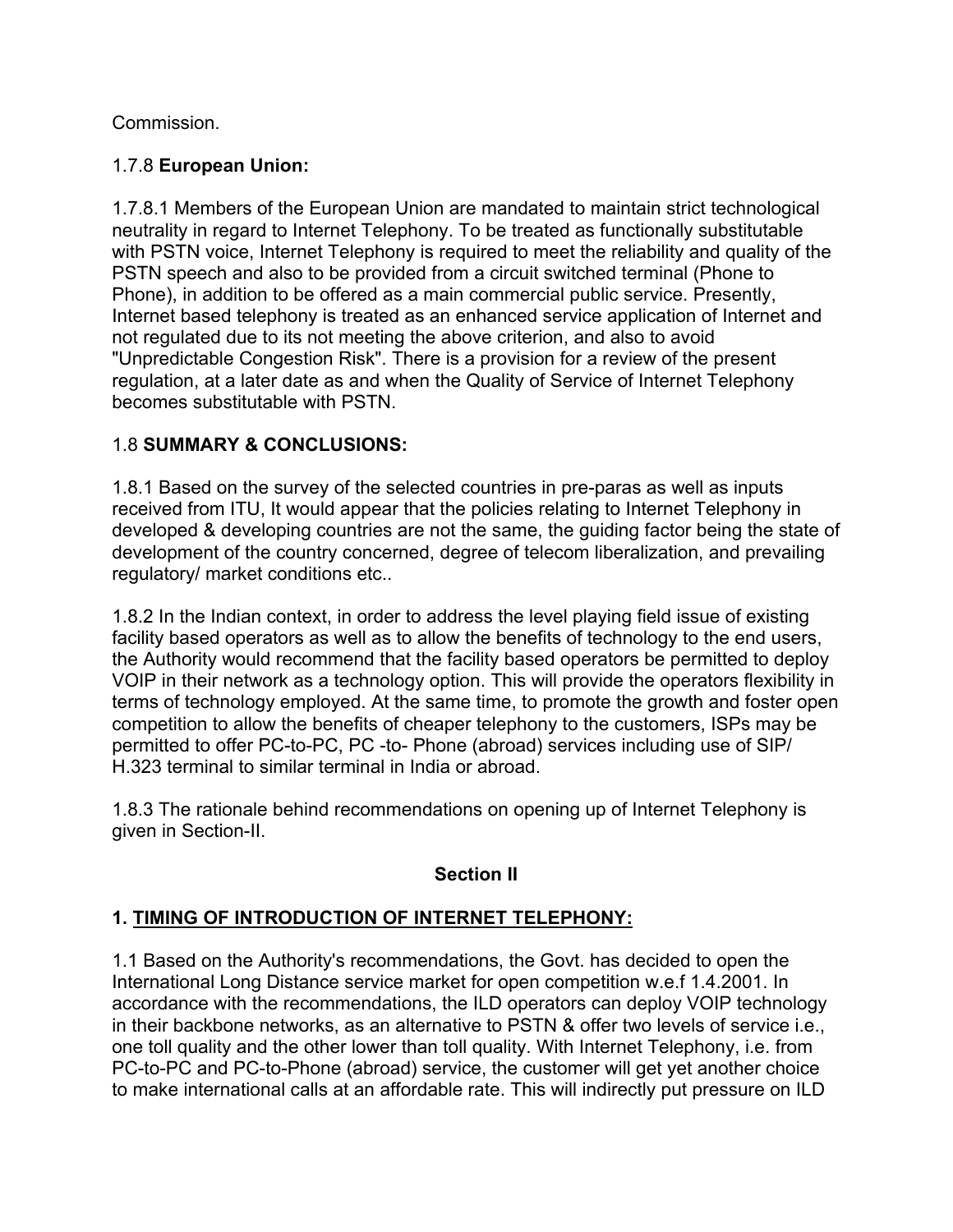operators to lower prices and to improve their service quality. Since the ILD sector will have open competition w.e.f. 1.4.2002, competition from Internet Telephony, would complement the basic thrust of the ILD policy, i.e. increased competition & provision of cheaper option of making long distance calls.

1.2 In the light of what has been stated above, the Authority is of the opinion that the opening of Internet Telephony market should be synchronised with the opening of the ILD service market, i.e., both should be opened w.e.f. 1st April, 2002. Accordingly, the Authority recommends as following:

**Internet Telephony may be introduced with effect from 1st April, 2002 i.e. date of opening of the ILD sector for private participation.**

# **2. SCOPE & DEFINITION OF INTERNET TELEPHONY SERVICE:**

2.1 As a follow up to the World Telecom Policy Forum meeting held in Geneva last year, the ITU has set up a number of study groups to define 'IP Telephony'. Study Group 2 of ITU-T has defined IP Telephony as follows:

"IP Telephony is the exchange of information primarily in the form of speech that utilises a mechanism known as Internet Protocol". In accordance with this definition, 'Internet Telephony' derived from public Internet also called 'pure' Internet Telephony service and the one offered by facility based operators from their 'managed VOIP' networks is covered by the term 'IP Telephony'.

2.2 However, the Authority in its consultation paper has defined Internet Telephony as end-to-end telephony service utilising the resources of the public Internet, whereas 'VOIP' or IP Telephony has been categorised as a technology option, which any facility based operators can employ to engineer his network. A clear distinction between the two is important as 'managed VOIP networks' are capable of providing QOS, which can be specified and monitored and is capable of providing satisfactory service to the customers. Whereas, Internet telephony which is derived from the best effort public Internet is not capable of offering a specified level of QOS to the customers at present.

2.3 As indicated in Section-I of this memorandum, most countries treat PC-to-PC voice service, wholly derived from the Internet i.e., with no gateway between Internet & PSTN/ISDN as a voice application i.e., a value added service of the Internet and not a substitute of conventional telephony service.

2.4 The different types of voice services through public Internet are PC-to-PC, PC-to-Phone and Phone-to-Phone. For PC voice service on the public Internet, both PCs should be loaded with the same IP Telephony software & the two users should be logged on simultaneously. Although, Phone-to-Phone service through public Internet is possible by involving the local loop & access nodes (local exchange) of the BSOs, it can be treated as substitutable telephony service, and can seriously disturb the level playing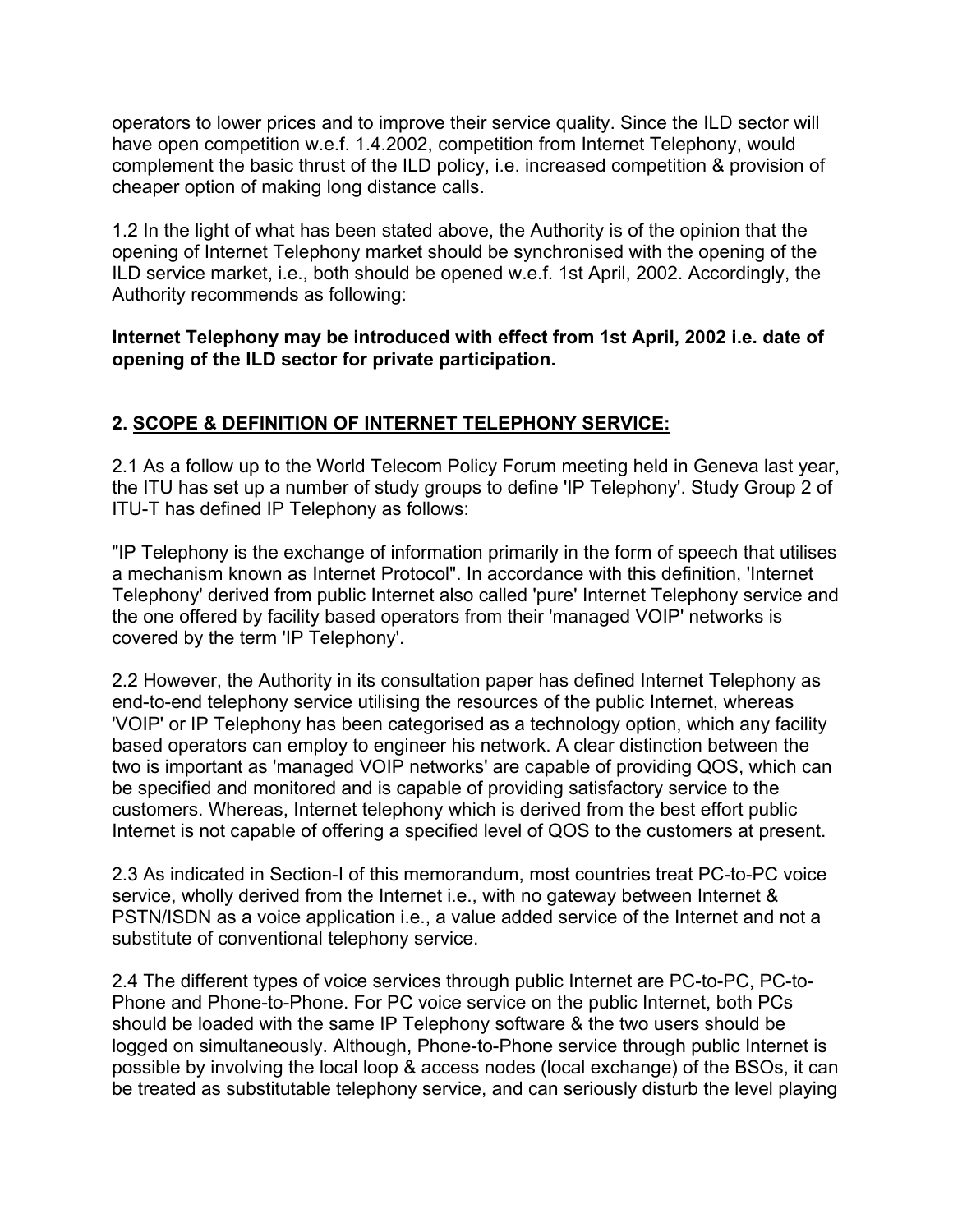field and make a dent in the revenue streams of the existing BSOs, CMSOs, NLDOs, ILDOs, etc.

2.5 As per the deliberations during Open House discussions, majority view was that provision of PC to PC, PC to Phone voice services over public Internet are not substitutable service to conventional telephony, as the latter is entirely a different product. ISPAI also represented that PC to PC and PC to Phone Internet telephony should be treated as Application/ Content based service. On the other hand, Phone to Phone telephony over public Internet, though lacking in the quality, may be treated as a functionally equivalent service, and hence infringe upon the rights & obligations of the facility based operators. Also the provision of Phone to Phone telephony over Internet as well as Phone (abroad) to PC (India) will mean termination of incoming international calls without payment of any settlement rate, and hence will adversely affect the revenues of facility based operators, particularly ILDOs. The country may lose foreign exchange as well, as the settlements are received in foreign currency, mostly from USA.

2.6 In the light of what has been stated above and taking into consideration the urgent need of not disturbing the level playing field and the existing licensing regime, the Authority is of the view that the Internet Service Providers be permitted to offer 'PC voice' service over the public Internet, i.e. from PC-to-PC and PC-to-Phone (abroad) only, & not Phone-to-Phone. Since it is only a voice application service, there is no need to specify any QOS. Also the term PC in this context should encompass any Internet access device or terminal, capable of initiating a session with any other device or terminal, by IP addressing. In the interest of end-to-end seamless interoperability, the Authority would recommend use of H.323/SIP based terminals, for offering these services. As the quality of this service is not capable of being specified and the actual usage of this service is rather cumbersome, the subscribers need to be informed the modality of its use/& other details. In the light of what has been stated, the Authority would like to recommend as follows:

**2.7 The Authority would like to define Internet telephony as an Application Service, which the customers of ISPs can avail from their Personal Computers (PC) capable of processing voice signals. Other IP based Customer Premises Equipment (CPE) such as H.323 terminals/SIP terminals which are directly connected to the ISP node through point to point links (wireless/optical fibre) in the last mile, as per existing stipulation in the ISP licence, can also be employed to offer Internet Telephony, through the public Internet. Similarly, access to the ISP node through the facilities of authorized Cable Operators shall be permitted subject to applicable Cable Laws. The addressing scheme for such a communication involving transmission of voice in packetized data format through the public Internet, will conform to IP Addressing scheme of Internet Assigned Numbers Authority (IANA) and not E.164 numbering scheme of the ITU.** 

**2.8 The scope of this service will include the following types of connections using the public Internet:**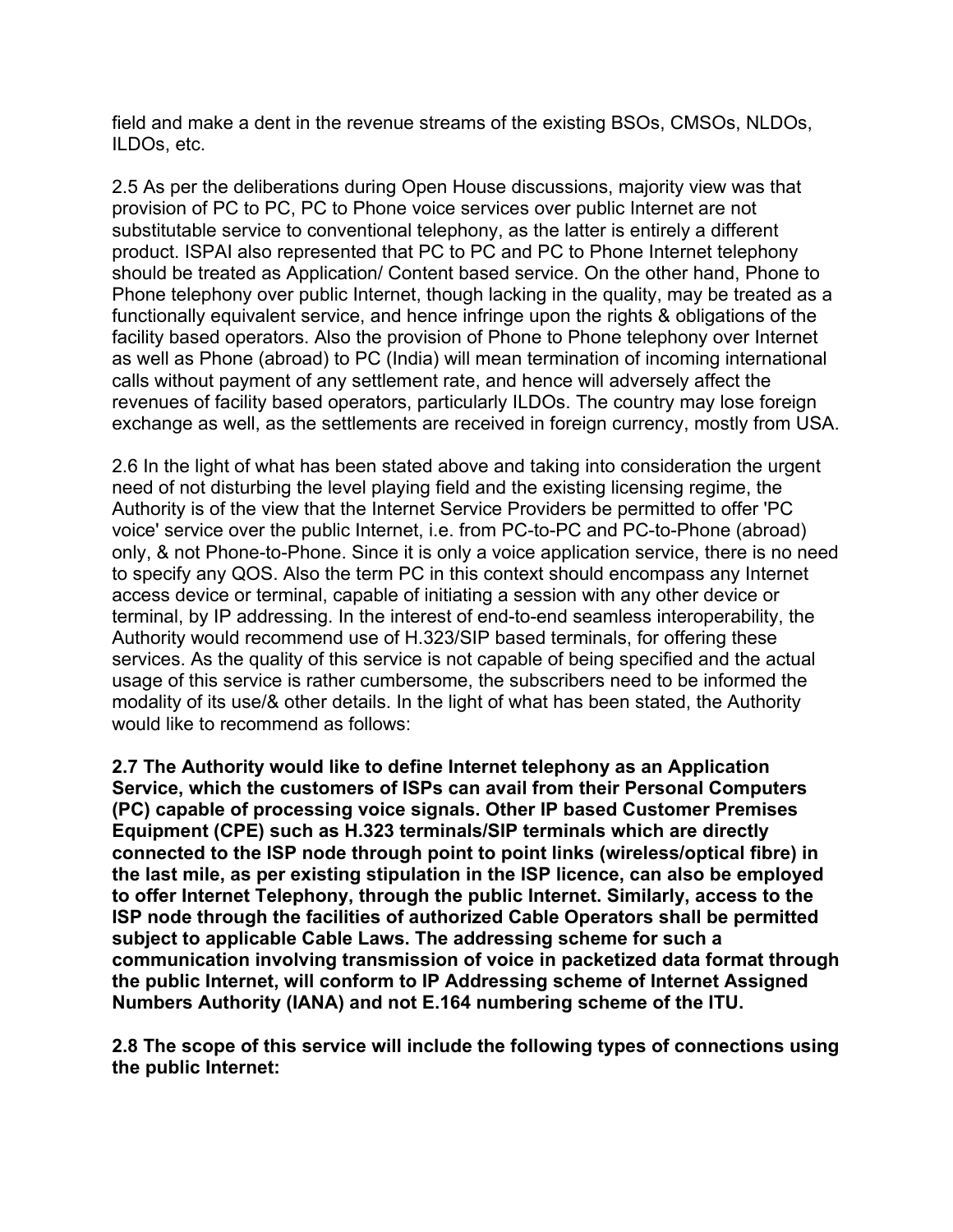**i) PC to PC (Both within the country as well as abroad)** 

**ii) PC to Phone (PC in India, Phone abroad)** 

**iii) IP based H.323/SIP Terminals in India to similar Terminals both in India and abroad, employing IP addressing scheme of 'IANA'.** 

**2.9 The Authority is of considered view that at this stage of telecom development in the country, when the facility based operators such as Basic Service Operators including the incumbent, are obliged to provide telephones in uneconomic areas as well as uneconomic telephones in economic areas, to discharge their Universal Service Obligation (USO), it is important not to disturb significantly their revenue streams to which they are entitled in accordance with the stipulations in the Licences granted to them. It is, therefore, important to differentiate between the real-time telecommunication services offered by facility based operators, under their existing licences, and those offered by ISPs, which are multimedia applications & content services, not subject to strict time constraints of real-time telephony services. To have a clear distinction between Internet Telephony & telephony services offered by facility based operators under their existing licences, the latter may be defined as the provision of real-time voice communication from anywhere to anywhere by means of dialing a Generic Telephone Number (PSTN/ISDN/PLMN) as defined in E.164 recommendation of the ITU. Suitable modification to existing licences of the facility based operators as well as ISPs is recommended, to bring out this difference to avoid any ambiguity. Internet Telephony through PCs or IP based terminals should be made available also through the Public Tele-Info Centre (PTIC) & Internet Kiosks at Sanchar/Cyber Dhabas for the benefit of those who do not own the Customer Premises Equipment required for this service. This will make Internet Telephony an integral part of the USO programme on which the Authority has already given its Recommendations, and which includes provision of PTICs as an essential element, to help address the issue of digital divide. Internet Telephony through PTICs is likely to provide a cheaper option to conventional telephony, in rural & remote areas.** 

#### **3. USE OF VOIP AS A TECHNOLOGY OPTION BY EXISTING FACILITY BASED OPERATORS.**

3.1 In the licenses issued to BSOs/CMSOs in mid 1990s, circuit switching was presumably specified because of its proven ability to guarantee QOS to the customers as well their capability to offer a host of Tele & Supplementary services. These facility based operators have made significant investments in rolling-out their networks, and in paying entry and licence fees as well as performance guarantees in respect of rollout obligations set out in their licences. Comparable obligations are not inbuilt in the licences granted to ISPs, who are value added service providers with practically no licence fee / roll out obligations. The majority of the stakeholders, in the Open House discussions conducted by TRAI were of the view that facility based service providers should be permitted to deploy VOIP technology in their network by suitably amending their respective licences. This will enable them to engineer their network at a lower cost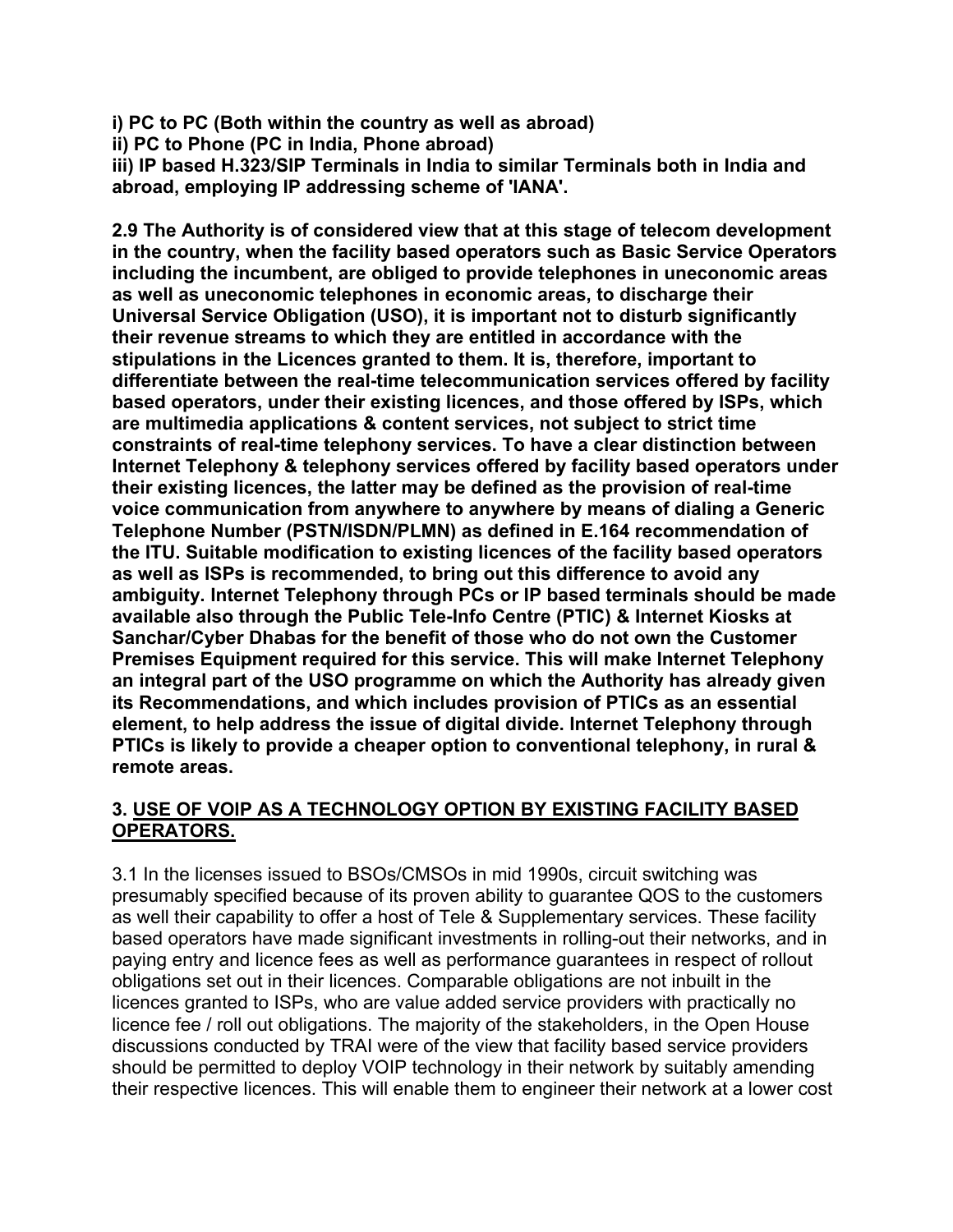and thus result in optimal utilization of their capital..

3.2 Taking a technology neutral approach, the Authority is of the view that the facility based operators be permitted to deploy VOIP to engineer their network equivalent to PSTN network, in respect of Quality of Service as well as capable of offering some tele/supplementary services as at present. For achieving a PSTN equivalent (toll) quality, a Mean Opinion Score (MOS) of four, which is rated as 'Very Good' and above (on a scale of 1 to 5, 5 being 'Excellent') is desirable. The VOIP network should also be transparent to the Fax and calls made from voice band Modems as is the case with PSTN based network.

3.3 To give greater flexibility to operators and more options to customers, the Authority is of the view that the facility based operators (CMSOs, BSOs, NLDOs) be permitted to offer a lower than toll quality voice service for customers who can accept some degradation in the voice quality at a lower price. For this category of VOIP based network, whose quality of service will be lower than the toll quality, the MOS should not be less than 3 (which is rated as 'Good'). In this case the subscriber should be made fully aware of the lower quality of service being offered and the lower tariff to enable him to make an informed choice.

3.4 This alternative will permit the usage of new technology with an objective of passing the benefit of technological development to customers. For the purpose of distinguishing and providing a choice to customers both these types of voice services will have to be offered by using different access codes.

3.5 The Authority is of the view that all other terms and conditions of the existing licence of the above service providers should remain unchanged, so as not to disturb the existing licensing regime, as the telecom service industry is in a nascent stage of development and needs a stable regulatory environment for some time.

3.6 In view of the above, the Authority would like to recommend as follows:

**The Authority has taken note of the recent deployment of VOIP backbones by a number of carriers globally to provide NLD & ILD services, in their respective countries, as an alternative transport mechanism. In some countries, such deployment of 'managed VOIP' networks have replicated the carriage services traditionally provided by PSTN backbones and have provided a cheaper option to engineer the backbone networks. This has not necessitated any change in the licensing and regulatory regime, as the Tele & Supplementary services derived from the Access Nodes (ANs) remain the same i.e., as specified in the original licence, thus not disturbing the licensing regime. Such a deployment has the potential of providing integrated carriage services for not only voice but also data in not too distant a future, thus providing economy of scale and scope for the carriers in building their respective networks. It also enables the operating companies to gain experience of this new technology, which has potential of providing a converged service platform for multimedia services. The Authority**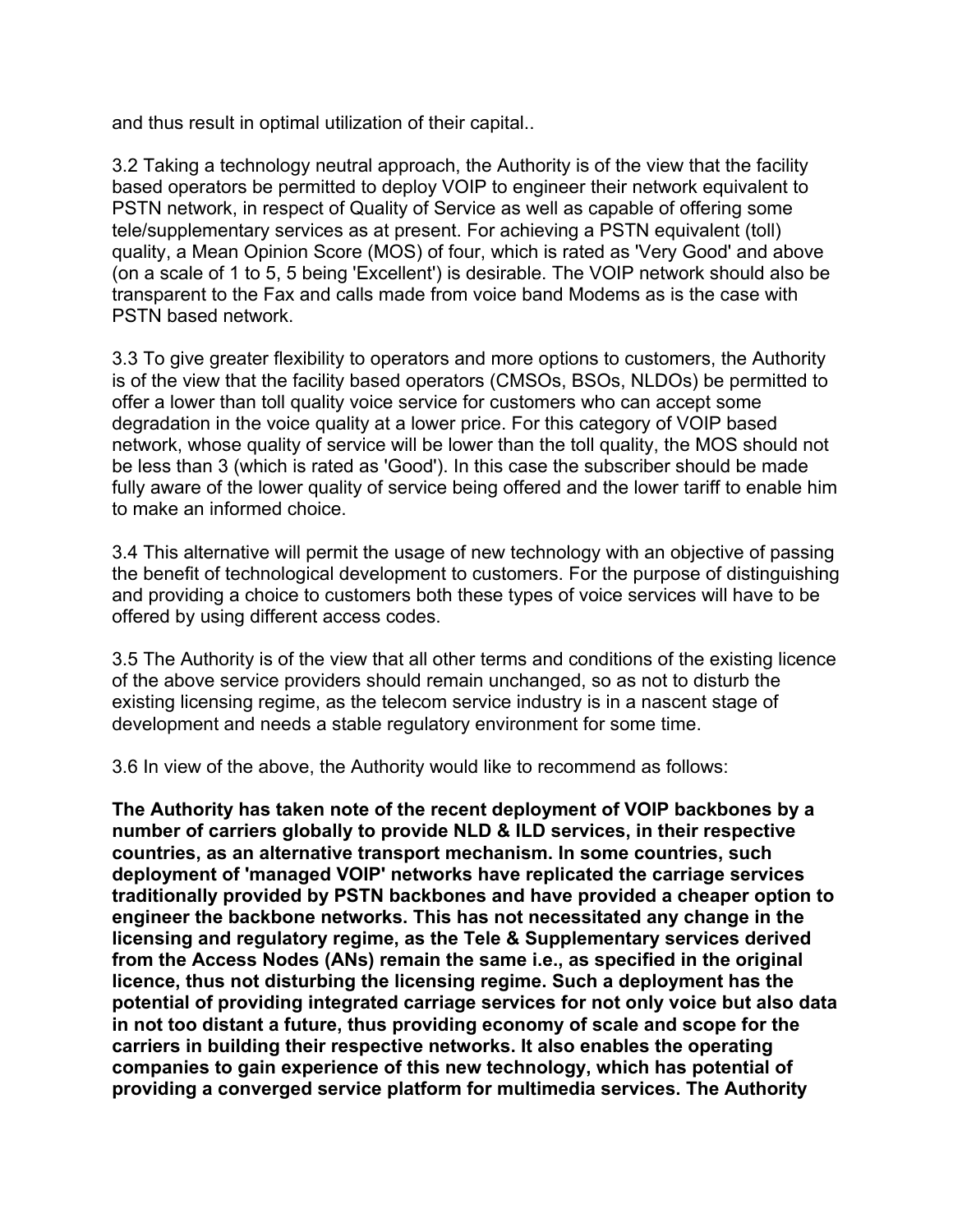**would therefore recommend that the existing facility based operators such as BSOs, CMSOs and NLDOs be permitted the option to deploy 'managed VOIP' backbones, as a means of providing various types of bearer services to derive the range of Tele and Supplementary services as specified in their respective licences, subject to meeting the quality of service norms specified by the Authority in its QOS Regulations issued from time to time.**

#### **4. Issues relating to Digital Divide:**

4.1 A concern has been expressed that the digital divide could get wider, in case Internet Telephony is permitted to the ISPs. The apprehension in this regard is that if the ISPs, by providing Internet Telephony cause a serious dent in the revenue stream of the facility based operators, particularly the BSOs, the latter (BSOs) who have to meet the USO, they may not be able to do so, thereby adversely affecting programmes such as installation of PTICs in rural areas, recommended by the Authority to bridge the digital divide. The apprehension is that such a move may in fact widen the digital divide. Because of similar concerns, a large number of developing countries still do not permit Internet Telephony of any type. However, the Authority is of the view that VOIP Technology should be fully exploited to provide cost effective services without disturbing the existing licensing regime. Such a policy has successfully been adopted in China, where an explosive growth of NLD traffic was witnessed after deployment of VOIP Technology in the national backbone by facility based operators. By permitting Managed VOIP backbones as a substitute to the PSTN backbone, the Authority would like to bring in greater technology neutrality in regard to engineering of networks by operators. Such an approach is likely to give the facility based operators, the ability to deploy the most cost effective technology option in their service areas, thus improving the teledensity in these areas, and reducing the digital divide, besides exposing the country & its R&D institutions to this new technology. Any cost saving in the backbone should enable the operator to invest more in the access network, i.e. the last mile, thus extending the telecom network to rural & remote areas.

**4.2 In the light of what has been stated above, the Authority recommends that the facility based operators i.e. BSOs & NLDOs, CMSOs be permitted to employ 'managed VOIP' backbones in their networks, subject to their meeting the existing norms in respect of voice quality, grade of service etc., so as to provide end to end toll quality service. For achieving toll quality service, a Mean Opinion Score (MOS) of 4 and above (on a scale of 5) should be stipulated. The 'managed VOIP' backbone should be transparent to Fax as well as calls made from voice band modems, as is the case with existing PSTN networks.** 

**4.3 To give greater flexibility to operators and more options to customers, the Authority recommends that the facility based operators be permitted to also offer a 'lower than toll quality' telephony service for customers who are prepared to accept some degradation in the voice quality, by engineering a separate 'managed VOIP' backbone accessible by a different service code. On this backbone, the quality of service offered may be 'lower than toll quality i.e. with**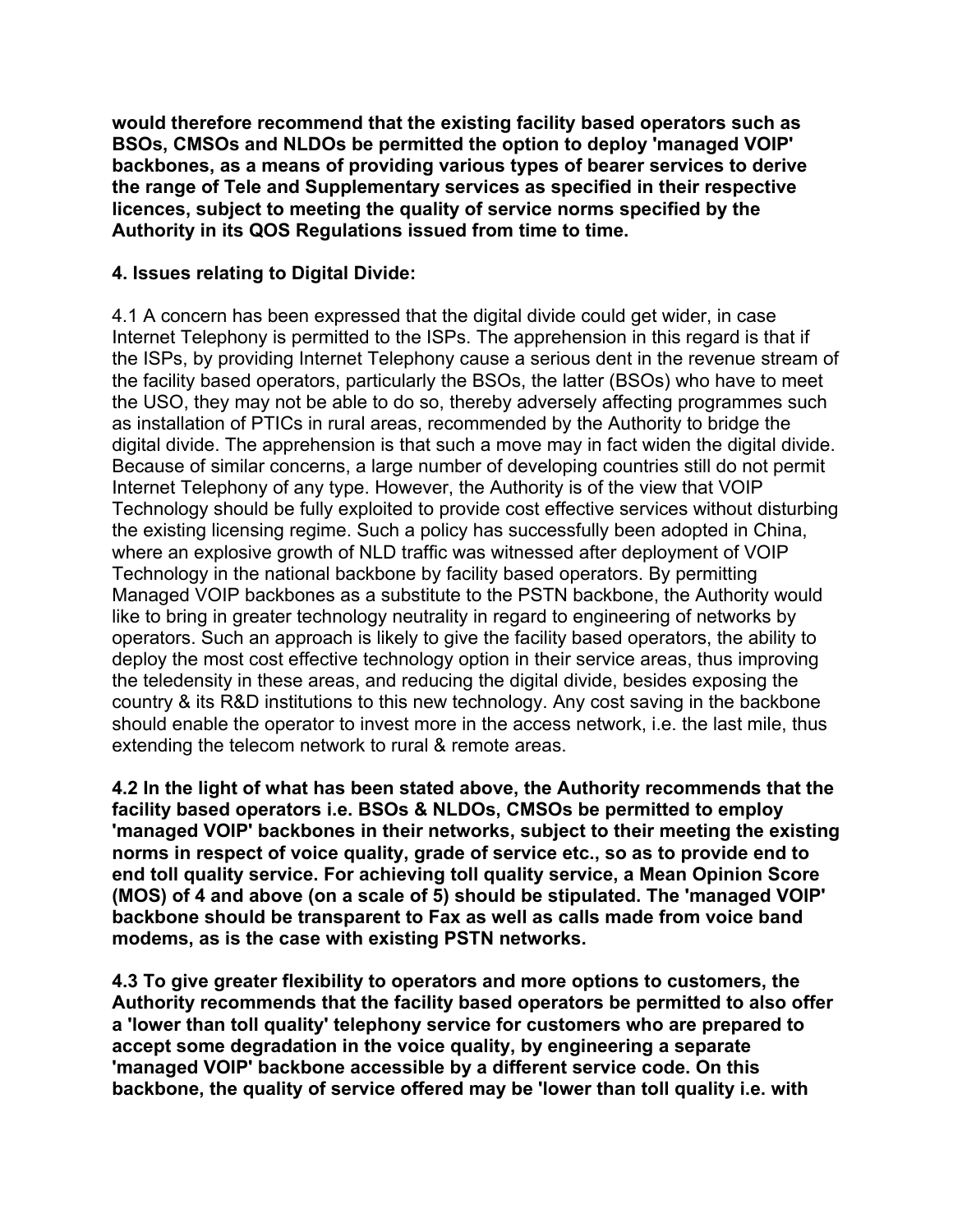**MOS less than 4, but greater than 3. The subscriber should, however, be made fully aware of the lower quality of service being offered and the lower tariff applicable for such a service, as well as its distinctive service code.** 

### **5. Quality of Service (QOS):**

5.1 The Quality of Service (QOS) of real time voice services derived from VOIP networks, in case codecs other than G.711 are used in the VOIP gateways, are still not comparable to that of PSTN/ISDN. Apart from the degradation caused by compression & silence suppression by codecs (vocoders), use of Public Internet as a transmission media involving connectionless hops of tens of routers, can cause end-to-end delays in excess of 400 ms causing serious degradation in voice quality. This is mainly due to the fact that the Public Internet was originally designed to carry only delay insensitive data traffic, and its network elements were not QOS enabled. The real problem with the present day Internet is that it cannot be optimally dimensioned for specified Grade Of Service (loss/ delay) on the lines of PSTN. It has to be noted in this context that data traffic is essentially bursty for which dimensioning rules such as Erlang's formula are not available. The real-time voice traffic for most of the applications is very sensitive to total end-to-end delay which should normally not exceed a maximum limit of 150 ms one way. It is also quite sensitive to the variability of delay (called 'jitter') and packet loss, which are inherent characteristics of any IP based network.

5.2 These deficiencies are being addressed by a Special Working Group of the Internet Engineering Task Force (IETF) and ITU. Although, a host of protocols such as RSVP (Resource Reservation Protocol), DIFFSERV (Differentiated Service) and MPLS (Multi Label Protocol Switching) have been drafted to provide QOS on a managed IP Network, network elements based on these protocols are yet to be deployed on the public Intenret.

5.3 A number of international telephony carriers/operators such as British Telecom, Belgacom in Belgium and Telefonica in Spain have deployed managed VOIP networks, which provide quality of service equivalent to PSTN. Some of these networks such as that in Spain do not permit any compression on the VOIP backbone so that there is no deterioration in the quality of speech.

5.4 Another engineering issue relating to VOIP networks is the lack of a common standard for Media Gateway, Gateway Controller & Gate Keeper which are the subsystems used in a VOIP based network. Also presently the various sub-systems of VOIP based network are not capable of providing various tele & bearer services which PSTN based system can provide through IN platform. The Media Gateways & Media Gateway controllers are also not capable of delivering Class 5 functionality, which is required for interfacing with the local loop and POTS. These are two competing standards for the above sub-systems, one called H.323 finalised by ITU in 1990s is more mature & deployed in VOIP backbones in North America /Europe, the other one being drafted by IETF called 'SIP' is still immature and very few products are available in the market. However, it has the potential of gaining wider acceptance in the long run,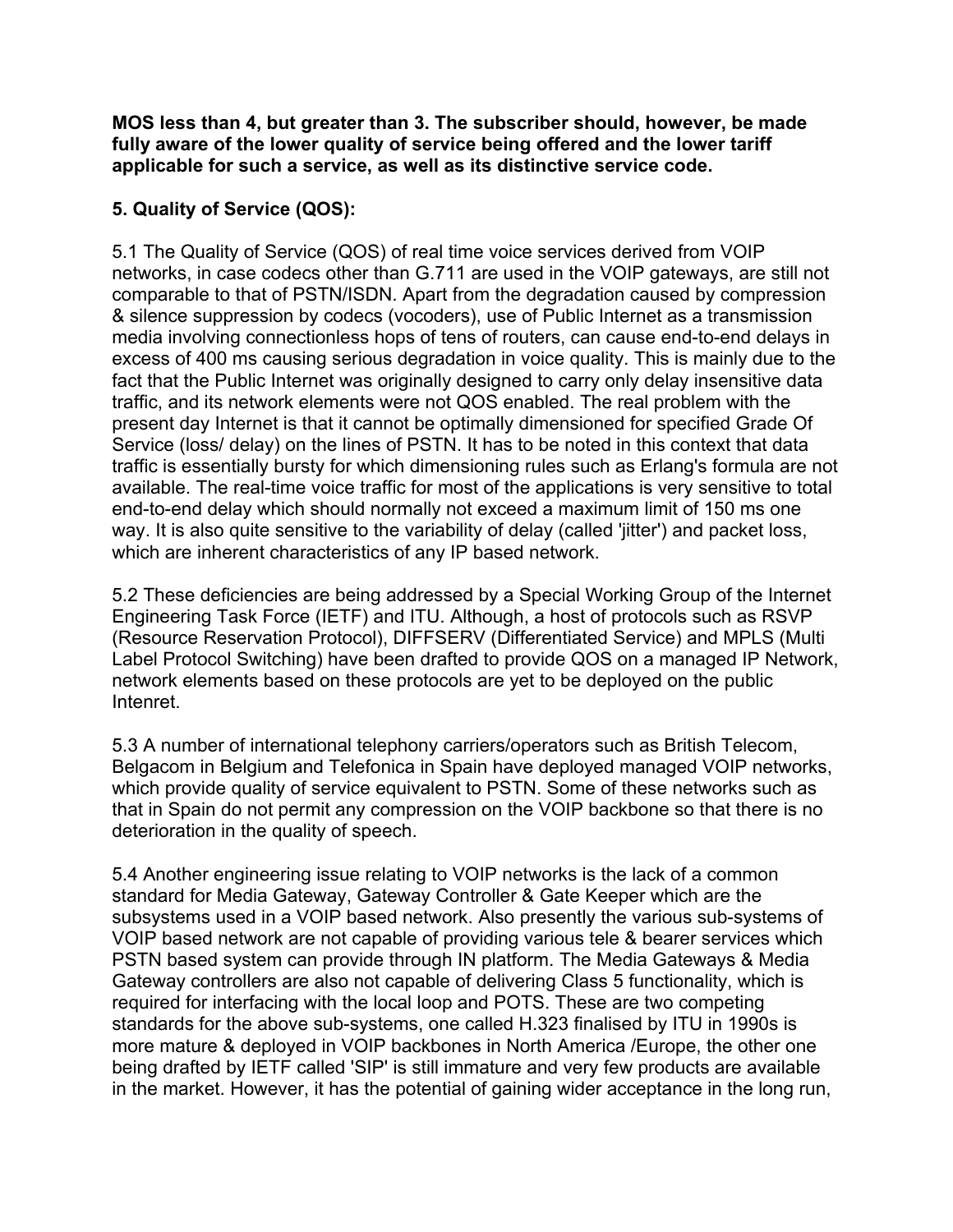because of its capability to provide a large number of value added services such as unified messaging. The multiplicity of these standards and their different versions is likely to create interoperability problems between carriers, for quite sometime. It is important in this context that our country plays its important role in these standardization activities, which are so vital for seamless working of VOIP networks.

5.5 Emphasising a technology neutral approach, the Authority would like to stress that in the interest of consumers, the operators like BSO, CMSO & NLDO should be permitted to engineer their managed VOIP networks to guarantee a minimum specified quality of service as an alternative to Circuit Switched technology (PSTN).

5.6 To clearly distinguish between the various services, it will be appropriate to have different QOS specified for different categories of voice services, i.e. one for 'toll quality' and another for 'lower than toll quality'

5.7 For "toll quality" VOIP network, the voice quality should be comparable to the PSTN quality in respect of both subjective and objective measurement criteria.

5.8 PSQM (Perceptual Speech Quality Measure) defined by ITU-T Recommendation P.861 is one of the techniques for objectively measuring voice quality. For subjective measurement of MOS (Mean Opinion Score), ITU-T Recommendation P-800 is applicable, wherein the Mean Opinion Score derived from evaluation of pre-selected voice samples is rated on a scale of 1 to 5 with 1 being worst and 5 being excellent. For "Toll quality", the minimum MOS should be 4 (rated as 'Very Good').

5.9 Another, emerging QOS standard determined by ITU has resulted in creation of an 'E-Model' for estimating the voice quality of IP Telephony. The output of the 'E-Model' is a scalar "transmission rating factor" called the "R-Value", which is repeatable and can be calculated in real-time from measurable channel and equipment characteristics. 'R-Value' can also be co-related to MOS with a great degree of accuracy. This provides the service providers a mechanism for measuring the quality of their service and relating it accurately to perceptions of their users. The highest score for 'R-Value is taken as 100, and the quality degradation score for equipment and channel characteristics is subtracted from 100 to yield an overall 'R'. The 'E-Model' generates a maximum attainable 'R' of 94 corresponding to an MOS of 4.5. An 'R' value of 80 correspond to an MOS of 4.0 which is the speech quality most users perceive as satisfactory. Recent technology developments have made it possible to develop measurement tools based on 'E-Model' as an integrated part of the service providers network management system enabling the measurements to be performed by non-intrusive method in real-time.

5.10 In the light of what has been stated above, there is an urgent need to study all aspects of QOS relating to VOIP networks as well as issues relating to seamless interworking of various VOIP networks based on open standards.

5.11 The Authority would therefore like to recommend as follows: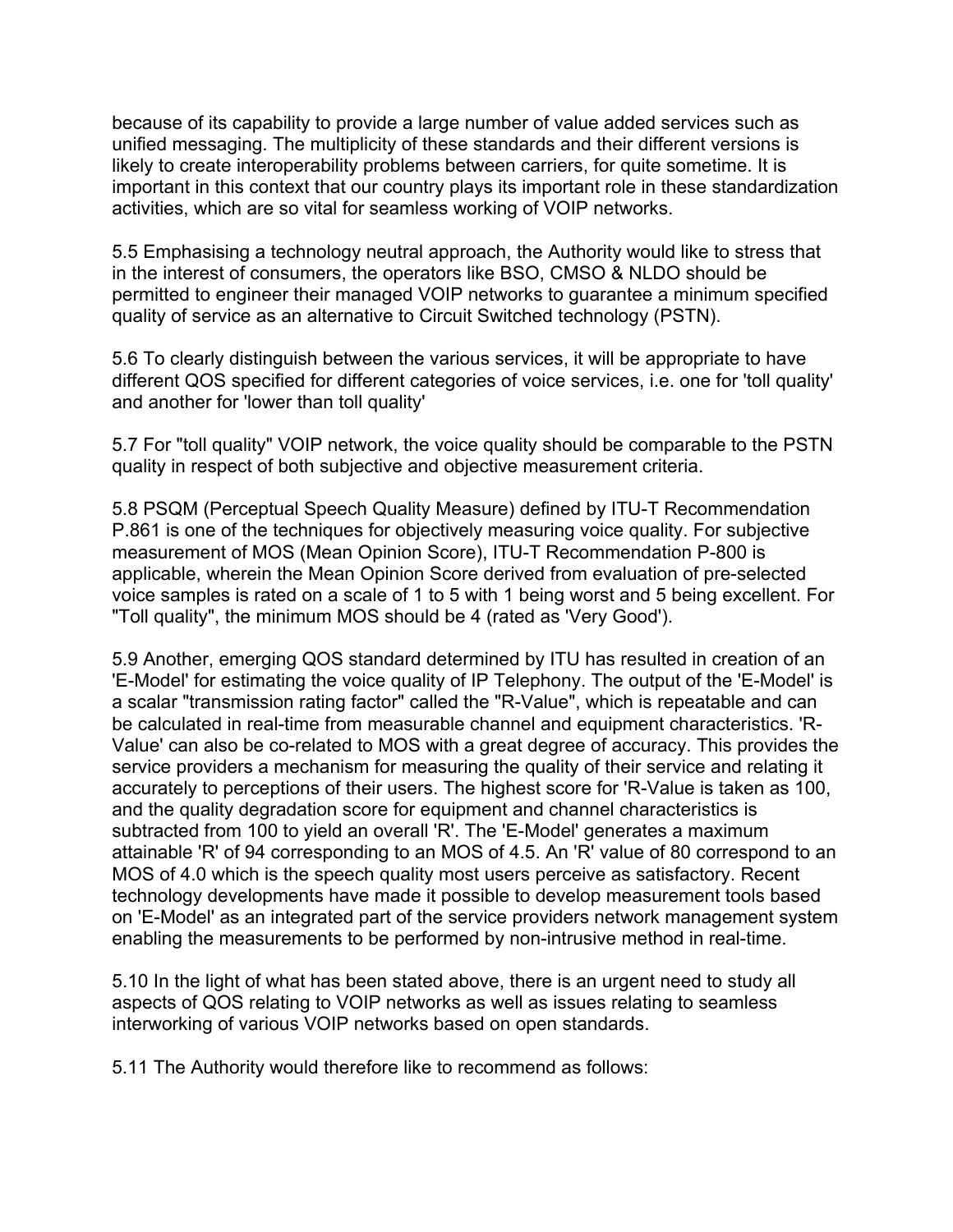**The Authority in its recommendations in previous sections has laid special emphasis on customer's right to get a specified Quality of Service (QOS) from a 'Managed VOIP' backbone, deployed by Facility based operators. Issues relating to QOS and standards relating to VOIP network, need to be studied in detail, both in regard to performance parameters and their monitoring in real time as well as specification of Network - Network Interface (NNI) between PSTN & IP Networks. The Authority therefore, recommends setting up of a high level technical committee under the aegis of TRAI with the participation of experts from TEC as well as Telecom/IT industries to carry out an in-depth study and issue detailed guidelines for monitoring of voice quality both by objective (R-Value) as well as subjective (MOS) methods, to ensure that the VOIP networks are engineered to meet the customers' expectations of voice quality on both types of networks i.e. one for the 'toll quality' and the other for `lower than toll quality'. The Committee would also define technical interfaces for VOIP gateways in conformance with best international practice, so that seamless interoperability between various types of networks in a multi-operator environment is ensured. In this context, the Authority would like to mention that generally the customer's expectation from any new technology is quite high, and therefore the issues relating to network performance, QOS as well as seamless interoperability would need to be addressed urgently.** 

#### **6. TARIFF:**

6.1 The tariff for the VOIP based "toll quality" service should be same as PSTN, being a fully substitutable service, while that for VOIP based 'lower than toll quality service should be lower than that for the 'toll quality' service, being of lower quality than PSTN.

6.2 The determination of tariff for VOIP based service, specially with lower than 'toll quality' needs lot of details regarding network element costs and operational cost which are not available for the present in respect of our country. Therefore, to start with it will be appropriate to forebear this allowing market forces to determine this. At a later stage, when cost related data for VOIP network in respect of country becomes available, it should be possible to specify the tariff for this category.

6.3 Tariff for the 'best effort' Internet Telephony service should also be left unregulated to be decided by the market forces, on the same line as the Data Services based on Internet, this being another value added application based service.

6.4 In view of the above, the Authority recommends the following:

**The tariff for the VOIP based 'toll quality' service offered by facility based operators should be same as that for equivalent PSTN based services. For VOIP based 'lower than toll quality' service, the tariff should be lower than that for the 'toll quality' service. It should be provided through a different dialing code. The Authority would initially let the market determine the tariff for 'lower than toll quality' service. The Authority would also forbear with respect to tariff for Internet Telephony offered by ISPs over public Internet, because of sufficient competition**